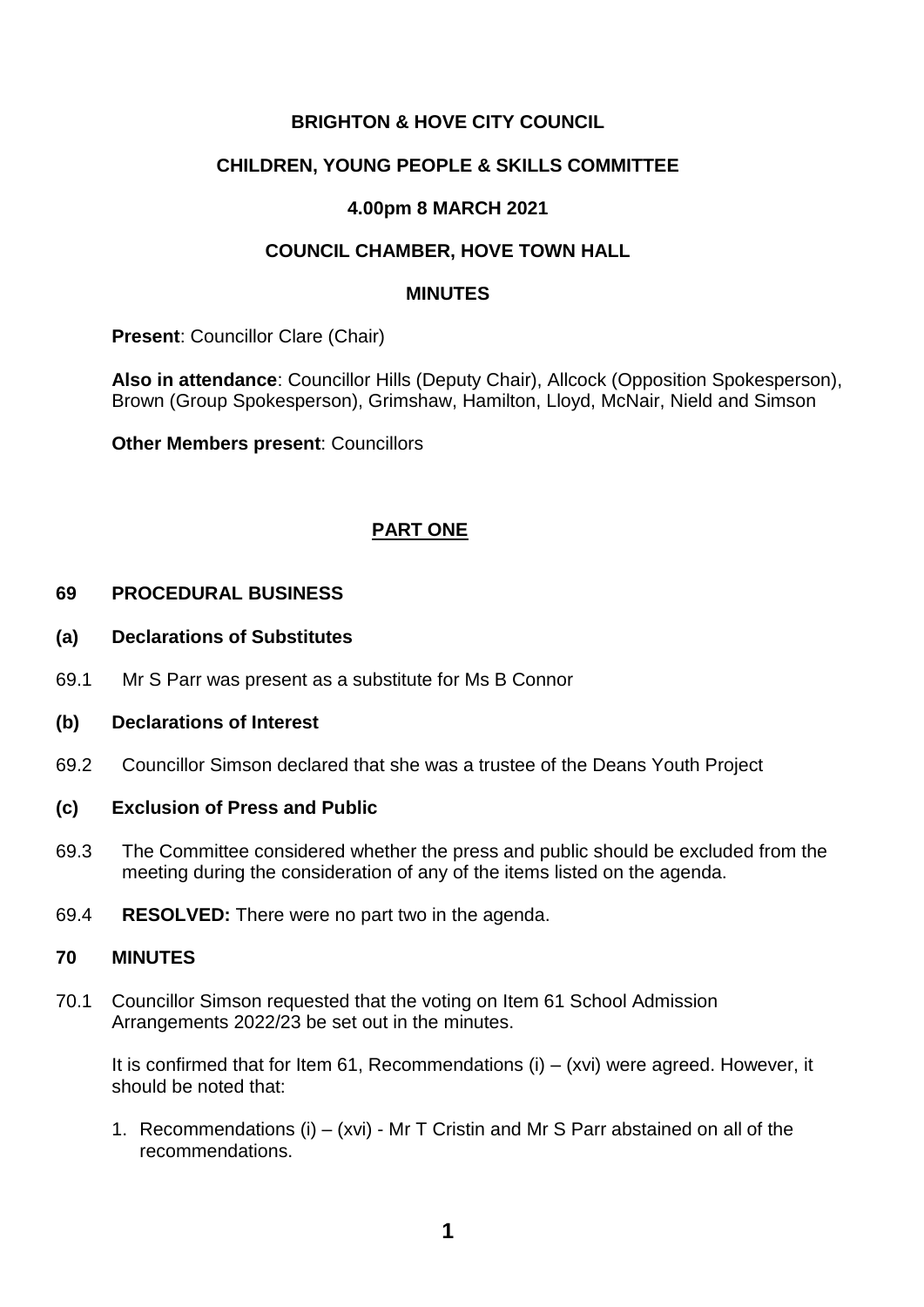- 2. Recommendation (ix) Councillors, Brown, McNair and Simson voted against the recommendation.
- 70.2 **RESOLVED:** That the Minutes of the meeting held on 11 January 2021 (as amended) be agreed as a correct record.

#### **71 CHAIR'S COMMUNICATIONS**

71.1 The Chair gave the following communication:

Welcome to this virtual meeting of the Children Young People & Skills Committee. Please note that this meeting is being webcast and is capable of repeat viewing.

Today, many of our city's children went back to school. I want to thank everyone for their hard work in managing the return to school safely and to who children with home learning during this difficult period. Nobody wants to be in a position where not all children are in school. So I will say this. While we have been presented with a roadmap out of the pandemic, we are not out of the woods yet. The best way to prevent another long period where not all children are in school, and the best thing for our children and young people's wellbeing, is to remain vigilant. Please remember to wash your hands, cover your face and keep to a 2m distance.

Since the last meeting, the council has approved it's annual budget. While we saw some cuts to our directorate in this budget – I am pleased to say that also came with some investments. We invested funding into Brighton Youth Centre, which we will address later on this agenda. We invested £100,000 into our anti-racist schools strategy – agreed by this committee in November. This important work can now continue to progress with the level of investment it needs. We invested with the climate crisis affecting the lives of our city's young people in the years to come, I'm pleased we have nearly £100,000 to support with projects to educate and involve young people in the solution. A report on this funding will come to a future meeting of this committee. We invested £25,000 into a city disadvantage strategy too, which will give us the space to get to the root of the issues that we need to address. The class divide deputation on this agenda highlights part of this – and I look forward to reporting back in upcoming meetings with our plans and ideas. And finally, £15,000 into youth voice, to make good of our commitments to support young people.

While we are on the topic of youth voice, may I highlight that our Youth Council are currently looking for more members. If you know a young person aged 13-19, or up to 25 if they have SEND, then please encourage them to get in touch.

Young people are facing more challenges now than ever; and this includes with unemployment. We know that the youth unemployment figures throughout the pandemic have risen. That's why I'm pleased to repeat the news I gave at policy & resources recovery subcommittee last week; that we have been successful in a funding application to open both a physical and virtual youth employment hub. This hub will also include work on the kickstart scheme – providing real-life placements for young people to get into work. All of this is part of the city employment and skills plan, that was presented to the same committee last week. I am looking forward to seeing this plan as it progresses and want to thank our skills team, along with other partners, for all their work on this.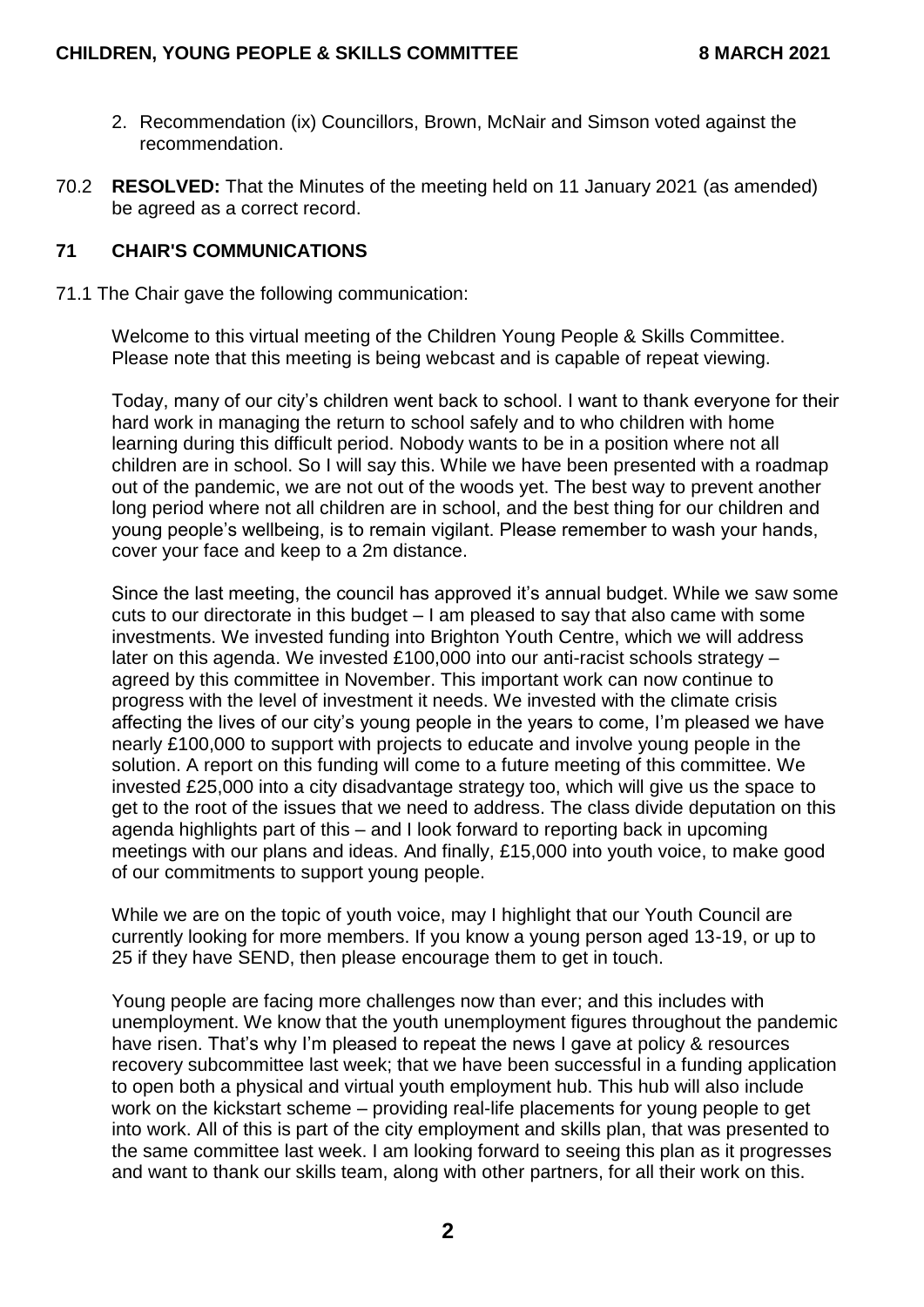At the next meeting of Policy & Resources Committee in 10 days time, Councillors will also vote on our plans to spend our winter grant funding, that we have recently secured from Government, to provide food support over Easter. This is different to the Holiday Activities and Food Plan on today's agenda.

I know there are some questions ahead on today's agenda, and I wanted to express again how I know and understand that it some families are facing stressful, upsetting and difficult time as a result of national offer day last week.

Our pupils projections suggest that demand for places next year (2022) in the Dorothy Stringer and Varndean catchments will again exceed supply, but by fewer than this year. The extent to which it will be appropriate for the schools to absorb this will depend on the circumstances and factors at the time. Varndean has already permanently increased their PAN by 30. Our expectation is that both schools will still be operating to the maximum number of pupils allocated under the admissions arrangement. The forecast from 2023 is very different. This is something we need to take into account. From 2023 the projections for places needed in the catchment will be below the current PAN of 630. In 2023 the projection is for 601 pupils within catchment. From then the projections continue to be under the PAN, and in 2025 the numbers currently projected are well under the PAN at 581.

In due course the council will need to think about reviewing the catchment areas for all schools to take into account that new reality.

Continually expanding two schools beyond the capacity for which they were constructed, against the analysis of the schools, is not the right approach for the schools or the city.

This is particularly the case in the context of:

- a global pandemic where overcrowding presents a health risk;
- other good schools in the city having spare capacity; and
- knowing that it is projected that any such expansion will not be needed from 2023.

However, I do appreciate that understanding why the decision has been taken offers small comfort for the young people and families involved.

With this in mind we've asked BHISS to link with the schools concerned and explicitly check if any of the 62 children need specific support. We will also be also looking at any transportation issues with families.

Of course, all these pupils still have a right of Appeal. There may be some pupils where there are exceptional circumstances that weren't apparent to us from their application forms. Those cases can be considered by the independent Appeals Panel on their merits.

In previous years some pupils have been allocated places from the Waiting List. But I recognise that it is going to be the case that some pupils will have to attend the school they have been directed to.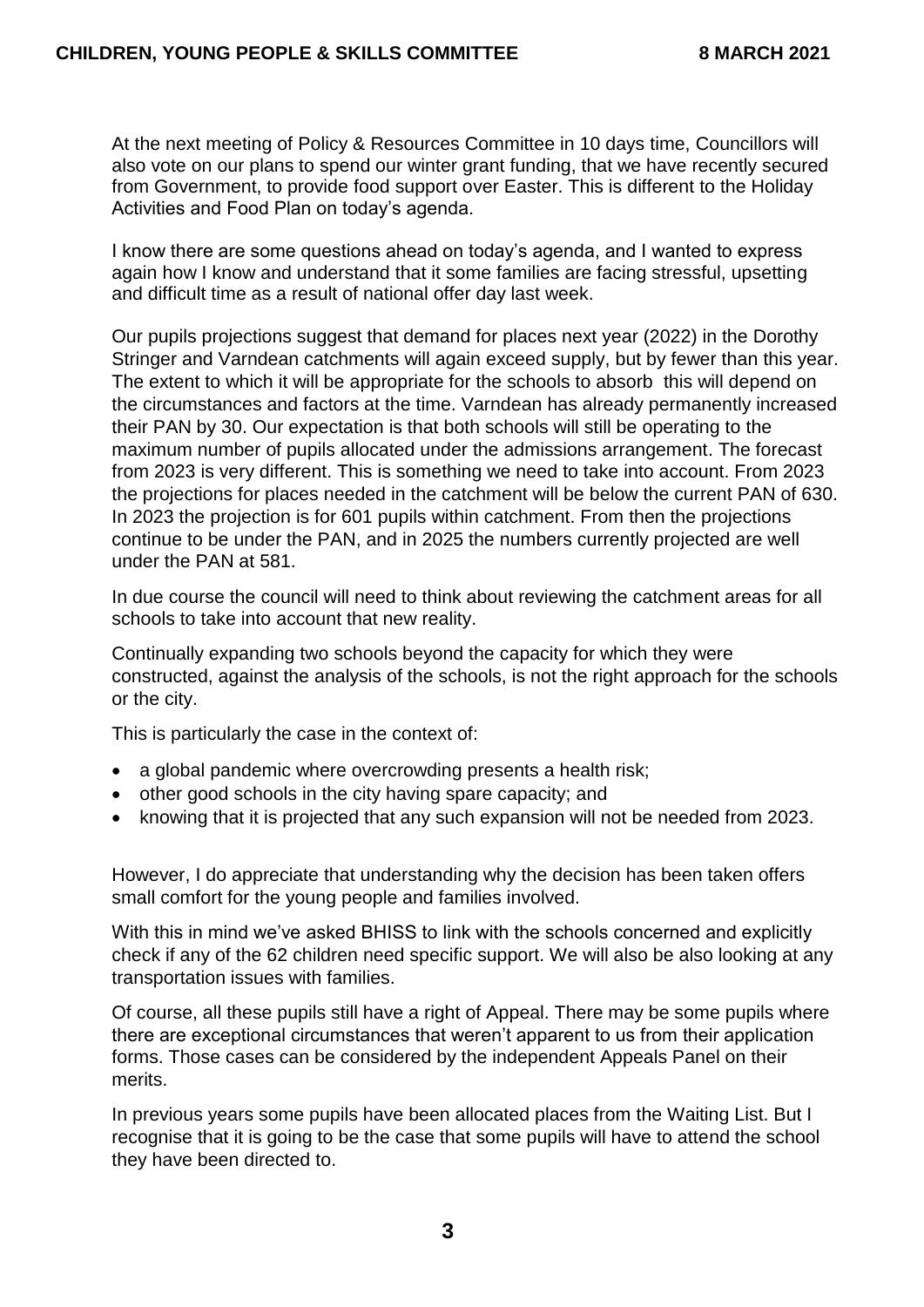These are good schools who will welcome them with open arms. I hope that the council, schools and families can support those pupils together to embark on this new chapter of their school life.

It would be remiss of me to not end on a point of reflection. Today is International Women's Day, and I'm pleased we have a fantastic Families, Children and Learning Directorate led by a team of brilliant women and this committee is lucky to have some brilliant women supporting it to.

To Natasha Watson, our committee lawyer, thank you for keeping us straight and narrow!

To Lisa Johnson, our Democratic Services Manager who services this committee, for not only minuting this meeting but doing all the preparation work too and making it run flawlessly.

To Carolyn Bristow, our Service Manager, thank you for keeping the directorate on track with our plans and strategies.

To Louise Hoten, our Head of Finance, thank you for managing the complexities of the large amount of funding this directorate covers.

To Jo Lyons, our Assistant Director of Education and Skills – thank you for everything you do, not in the least having supported our city's schools through many a challenging period over the last year.

To Georgina Clarke-Green, our Assistant Director of Health, SEN and disability, thank you for your ambition, passion and drive to improve the lives of our city's families, adults and children with SEND.

To Anna Gianfrancesco, our Interim Assistant Director of Safeguarding and Care, thank you for keeping our children open to social work safe and well.

And last but not least, Deb Austin, our newly appointed Executive Director of Families Children and Learning. May I use this opportunity to publicly congratulate you on your appointment. Your passion, expertise and drive to improve the lives of all children, young people and families in our city will be key to addressing the challenges they face going forward.

There are many more brilliant women in our team and across the council; too many to name – but there are some more of our brilliant women who will be presenting reports today too. You all give me great pride in working with you and seeing how every day you make a difference. We will later on this agenda hear a presentation on some of the work done to support young women in our city.

With regard to the order of the agenda I have agreed to move two items:

Item 84 '*International Women's Day'* will be taken as the first substantive item after

Public and Member Involvement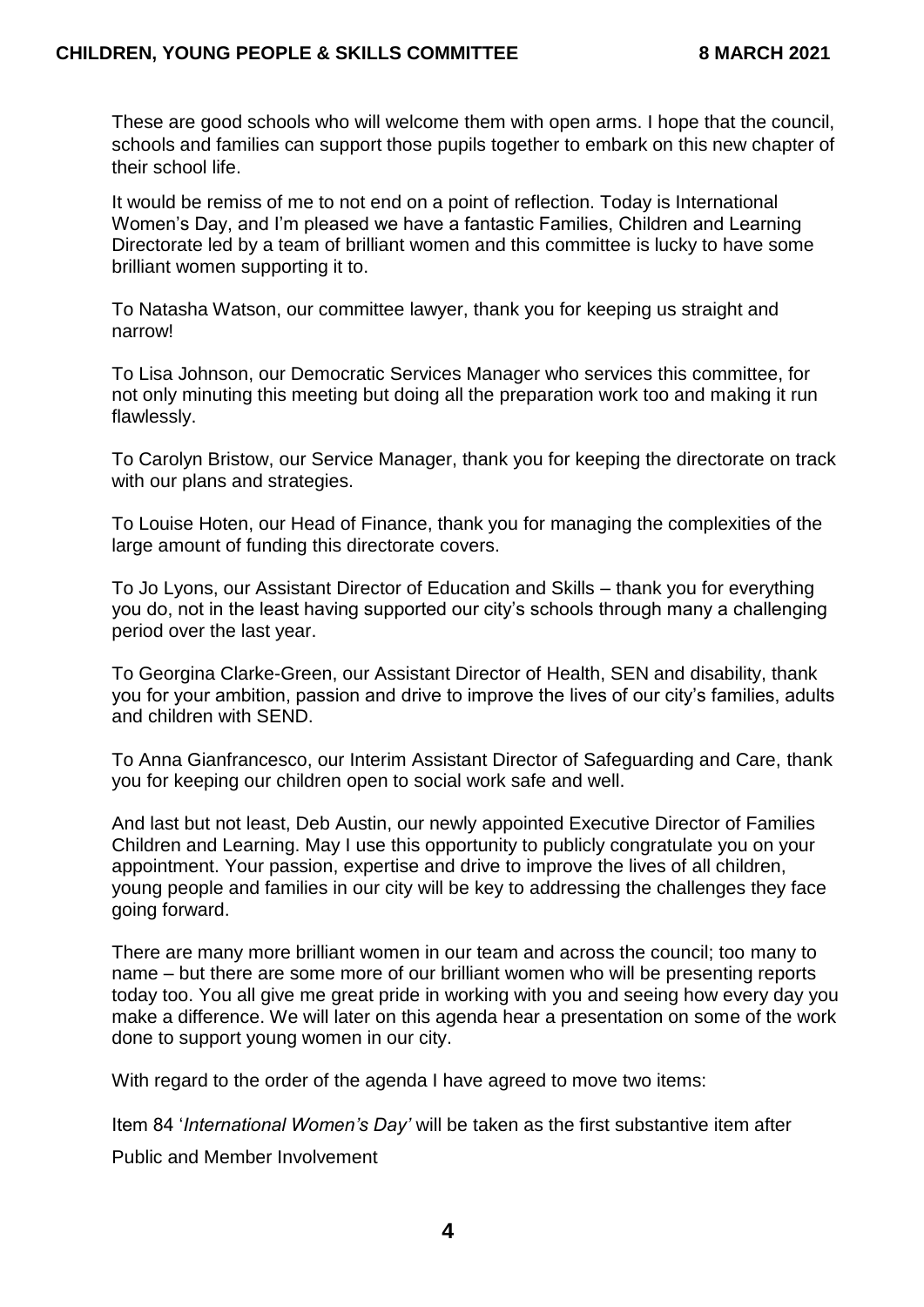Item 82 '*How The Council, Schools and Other Providers Response To The Pandemic is Proceeding and What Could Be Done Better'*. Will be taken after Item 75

# **72 CALL OVER**

72.1 The following items on the agenda were reserved for discussion:

Item 75 – Children's Social Work Model of Practice Item 76 – Youth Service Grants Commissioning Programme Item 77 – Central Youth Hub Item 81 – Moulsecoomb Primary School Item 82 – Schools Response to the Pandemic Item 83 – School Uniforms

72.2 The following items on the agenda were agreed without discussion:

Item 78 – Holiday Activities and Food Programme Item 79 – School Ofsted Presentation Item 80 – Education Capital Resources and Capital Investment Programme

# **73 PUBLIC INVOLVEMENT**

# **73(a) Petitions**

73.1 There were no petitions.

# **73(b) Written Questions**

- 73.2 There were four Written Questions
- 73.3 1. Ms I Harris asked the following question:

Children have suffered so much during the past twelve months of the Covid- 19 pandemic and the national lockdown, can the Council advise why the mental health and wellbeing of 62 children is not being prioritised within the decision making process in relation to secondary school places this year?

### 73.4 The Chair gave the following response:

Your question raises really important issues and so I hope you don't mind if I give a really full answer. I'm going to answer your question in two parts. Firstly, to explain the decision-making process around secondary schools, and secondly to talk about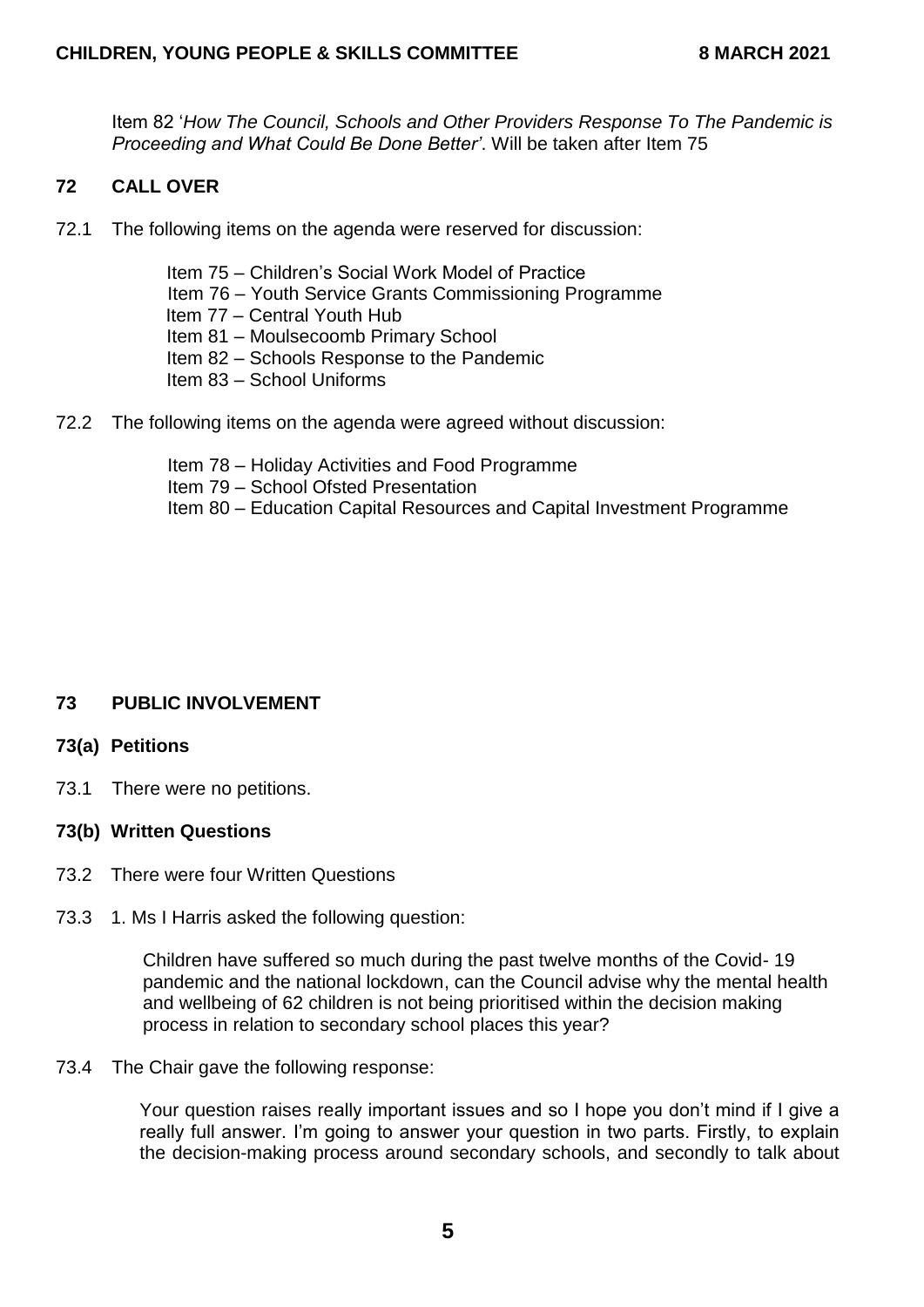the wellbeing of young people- because we know how much the period of lockdown has impacted our city's young people.

In relation to the allocation of school places Councillors are very aware of the impact of the allocations. All our secondary schools are good, but we understand the anguish that has been caused for the minority of pupils who have missed out on their preferences. We took this issue really seriously, and so we considered whether bulge classes could be used to address the problem.

The council and the schools in the Dorothy Stringer/Varndean catchment have a duty of care to the intake of 2021. But we also have a duty of care to all the pupils in these schools, as well as the schools across the city. So in considering whether bulge classes are appropriate, the capacity of the schools to safely absorb considerable additional numbers had to be considered.

In previous years Dorothy Stringer/Varndean indicated that with additional resources, including building works (which are still ongoing in the case of Varndean), that they were able to provide additional places above the PAN. The analysis of the schools and the Council this year is different. We have concluded that they cannot safely absorb the numbers required on top of the additional numbers they have already taken, and so the schools do not feel able to make that offer for entry in 2021. As I will explain the reasons for this are well founded.

In 2018 Dorothy Stringer took extra pupils knowing that additional accommodation would be provided in 2019 and 2020 as part of the agreed expansion. This means they currently have three bulge year groups making their way through the school. These are reliant on four temporary classrooms which have had to be crammed into the site.

Varndean has a permanent increase to their PAN – which is why they are having additional building works taking place. These works are not yet complete and add to the logistical burden for the school whilst they are ongoing.

The impact on schools of taking additional pupils is more than providing temporary accommodation, challenging as that is. There are additional planning and practical requirements to be taken into account. These include timetabling, available staff, and very practical logistical implications such as overcrowding in the corridors, the number of toilets and canteen facilities. For example, Dorothy Stringer already has a requirement for additional toilets based on its current numbers, without any additional bulge class.

Schools also have to consider how to manage the movement of pupils within the school site. This is a major consideration this year of all years as we continue to face the pandemic. The council also has to be mindful of the additional traffic around the neighbourhood of the school site.

In addition, the council needs to think about whether the bulge classes are needed for the city as a whole – and whether these additional resources are going to be needed going forward for the catchment.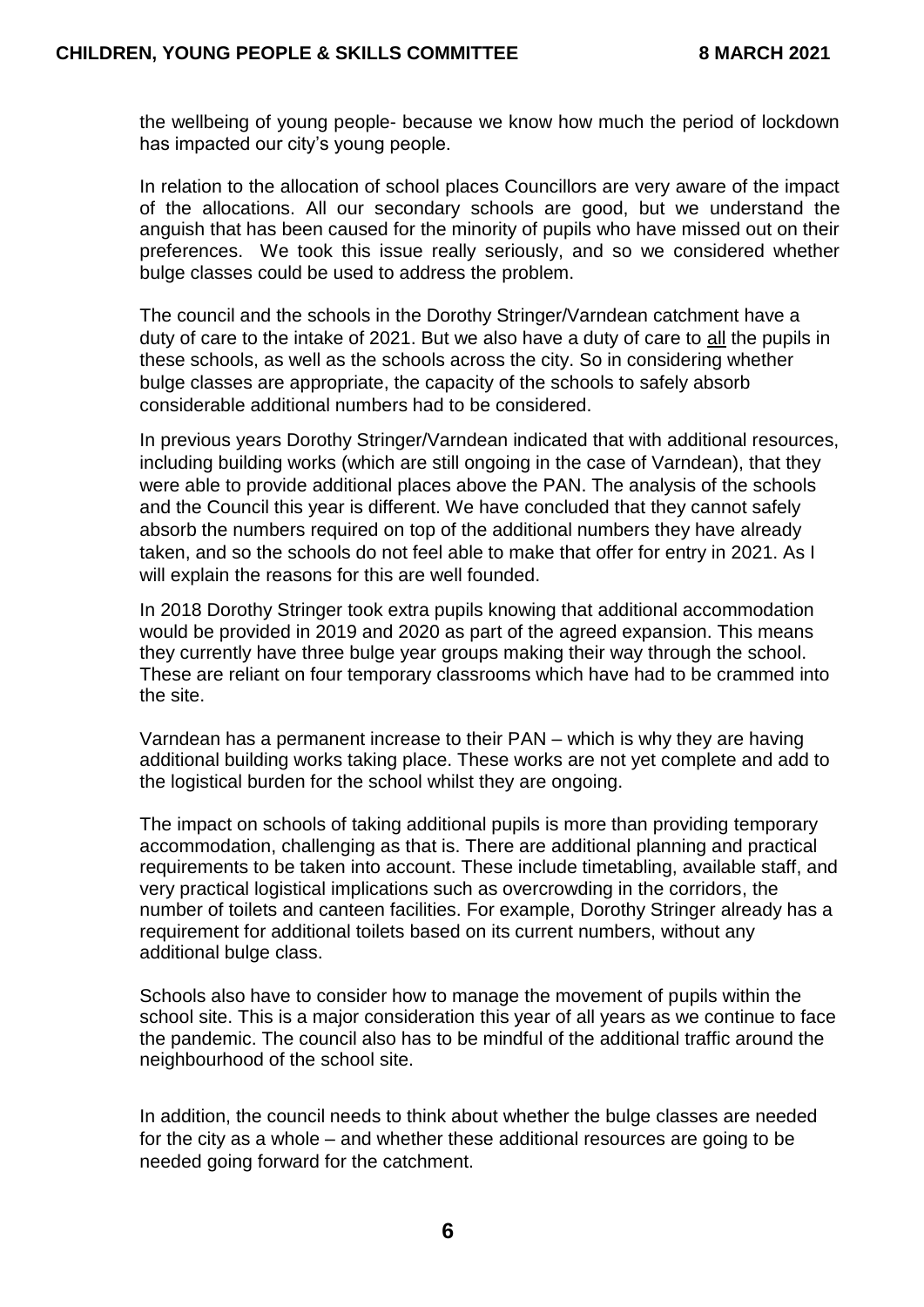They are not necessary to meet our statutory obligation. This is because as there are more than enough school places available for all pupils in the City. I would also like to underline here once again the fact that all the secondary schools in the city are rated 'Good' by Ofsted.

In terms of the Dorothy Stringer/Varndean catchment, the forecast from 2023 is very different. This is something we need to take into account. From 2023 the projections for places needed in the catchment will be below the current PAN of 630.

Taking everything into account the Council and the schools have reached a joint decision that making the schools even bigger is not going to be the right thing for the schools or the City.

However I do appreciate that for the young people and families involved understanding why the decision has been taken offers small comfort, which is why BHISS has been asked to link with the schools concerned and explicitly check if any of the 62 children need specific support. We will also be also looking at any transportation issues with families, which brings me to the issue of -

#### Wellbeing more generally:

There is no doubt that young people have been particularly impacted by the period of lockdown and extended periods of schools being closed to most pupils. The pandemic has impacted on everyone, but for young people in particular the impact on their independence, their social life and ability to keep in contact with friends, or even make new friends, has been huge.

In January's meeting of the Children, Young People and Skills Committee, Green and Labour Councillors proposed a notice of motion which included a request to Government for additional funding issued to NHS Trusts to help children and young people manage the impact of the pandemic – exactly because we know how much the period of lockdown has impacted our city's young people. I'm afraid we haven't received an answer to this request.

However, I know that our schools and our support services are alive to this issue, and so there is help if you need it. Any parent who is concerned about the impact of the decision on their child's mental health should discuss this with their child's current school and GP as necessary. And as I have indicated we are looking at how we can offer additional support for pupils who are allocated schools outside of catchment

Lastly, I would say to any young person who is suffering at this moment, whether it is to do with admissions, or just feeling overwhelmed with everything that is going on, you are not alone. Many of us feel this way. Please ask for support.

#### 73.5 Ms Harris asked the following supplementary:

I am concerned about the psychological impact on this group of children. You are asking children, including my child who is barely eleven, to travel to not just a neighbouring catchment but to travel to a further catchment area. It does not seem that their needs and vulnerabilities have been taken into account to undertake such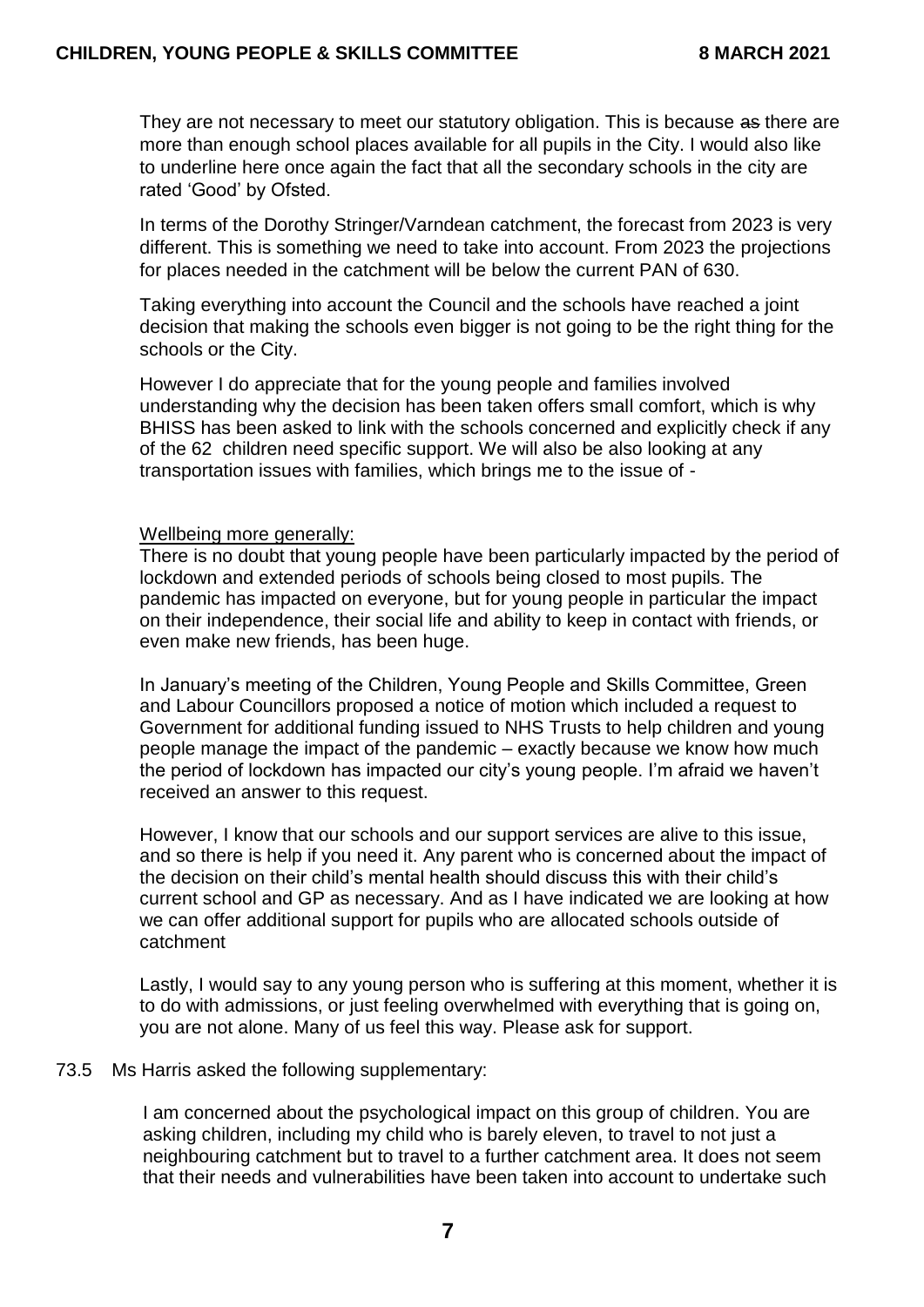long journeys across the City, and nor does it fit the agenda of sustainable and active travel.?

73.6 The Chair gave the following response:

We are alive to the issues and that is why we have asked for additional support to be put in place, and we do understand how hard it is for everyone involved but unfortunately this is the situation we are in. Officers are hoping to arrange a meeting in the coming weeks and this will be linking in with families. I encourage you to take that support when offered.

73.7 2. Mr G Harris asked the following question:

In view of the fact there are 62 families in the Dorothy Stringer and Varndean catchment area whose children have been allocated a school out of the catchment area, will the Council reconsider the number of places available at both schools for the September 2021 intake?

73.8 The Chair gave the following response:

Although our admissions policy has always made clear that there is no guarantee of a place for applicants living within a catchment area, I want to reassure you that the council and the schools have already considered this.

I hope in my earlier answers I have made it clear that the council and the schools have understood the disappointment and stress for some families of allocation outside of catchment, and so we did look to see whether it would be appropriate to offer additional places.

For the reasons I have explained after careful consideration the council and the schools reached a joint conclusion that this would not be the right thing to do this year, with all pupils still being offered a place at good schools in the city.

73.9 Mr Harris asked the following supplementary question:

At the open evening at Dorothy Stringer last year, a Deputy Head Teacher said that they believed that the school would be taking 360 pupils in September 2021, and in a separate session the Head Teacher said that there would be the same number of places for catchment area pupils this year as last year. As we were led to believe that there were the same number of places available, and therefore less risk of not getting a catchment school, do you think it's fair that so many families have not been allocated any of their preferences which were based on misinformation.

73.10 The Chair gave the following response:

I have been made aware of the comments made at the open evening. We have offered places in line with the published admission criteria. I am afraid I cannot speak for the school, but the admission booklet did set out the published admission number. When you applied for places you were asked to read the admission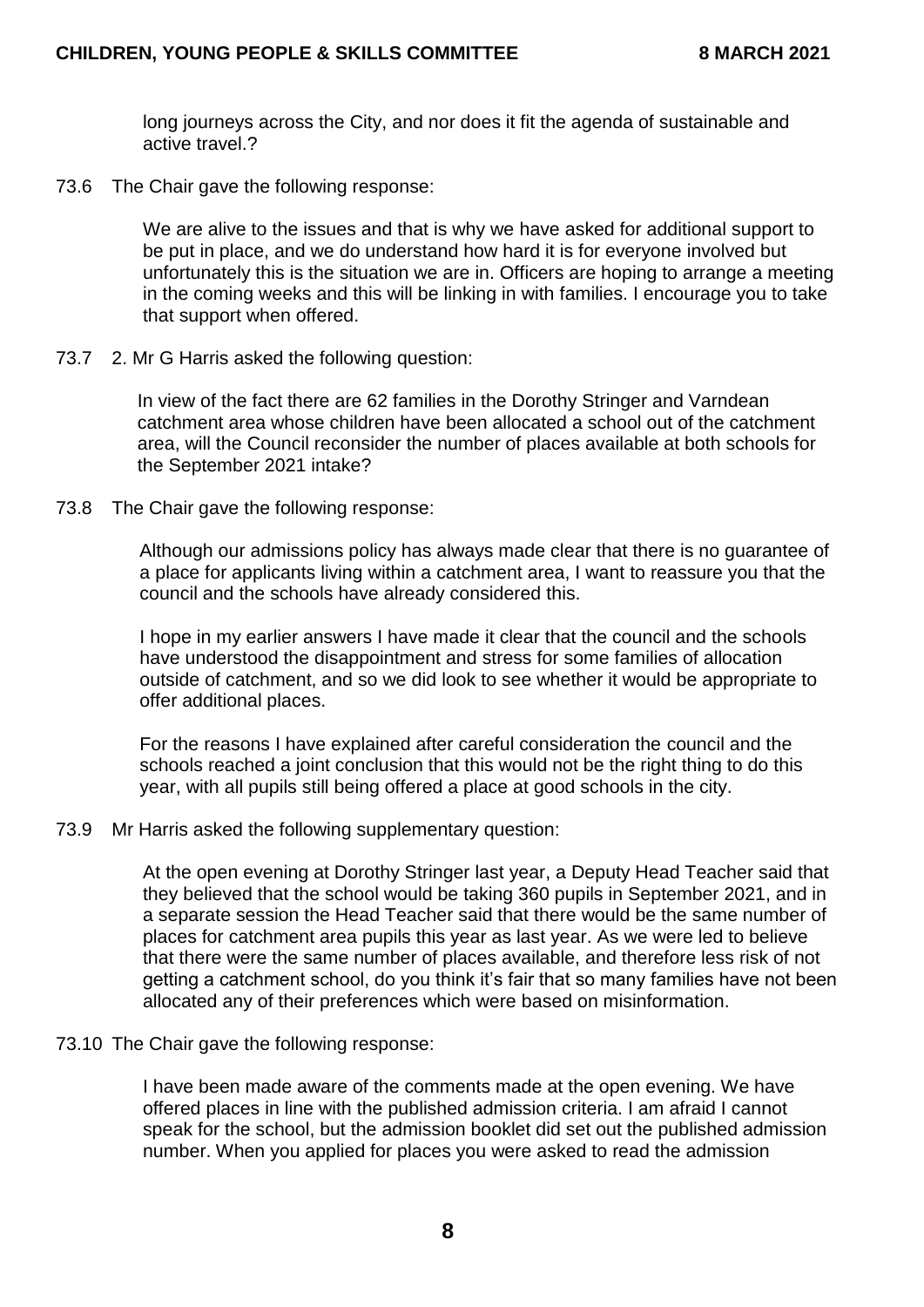booklet. I will provide you with a written reply once the Council have looked into the comments of the school more fully.

73.11 3. Ms A Aziz asked the following question:

Can the Council advise when discussions took place, and when a decision was made, to reduce the intake at Dorothy Stringer School by 30 places for the September 2021 intake?

73.12 The Chair gave the following response:

There have been no discussions to reduce the intake at Dorothy Stringer by 30 places. We have admitted up to the maximum number of pupils allocated under the admissions arrangements this September. I think what the question is referring to is that an additional class had been agreed with the full support of the school in the last 2 years, but this was not intended to be a permanent change, and the PAN for this round of admissions was agreed by this committee in 2020.

Overall Dorothy Stringer will be maintaining the same number of pupils at their school as in the current academic year. If the school were to take additional pupils in 2021 not only would they be admitting above the PAN, it would make the school even larger than it is at present, because those temporary bulge classes are still going through the school. This year of all years the implications of overcrowding for all our pupils is an especially serious issue.

After consulting with our secondary schools we all agreed that it would not be the right decision for the school or the city for the school to be asked to accommodate even more than they have already. So for the reasons I talked about earlier, both the council and the school have reached a joint conclusion that places should be allocated in line with our published admissions policies.

73.13 Ms Aziz asked the following supplementary question:

You say that there was joint decision between the Council and schools, but I had an email today from the Head Teacher of Dorothy Stringer which said that as a maintained secondary state school the admission arrangements are made by the Local Authority. So he isn't saying that this was their decision or that it was a joint decision, so can you clarify that.

### 73.14 The Chair gave the following response:

The admission arrangements are set by this Committee, and the decision that was made by the School Organisation Working Group was made in consultation with the head teachers, and so while it is formally our decision the school was consulted on that decision.

73.15 4. Ms L Murphy asked the following question: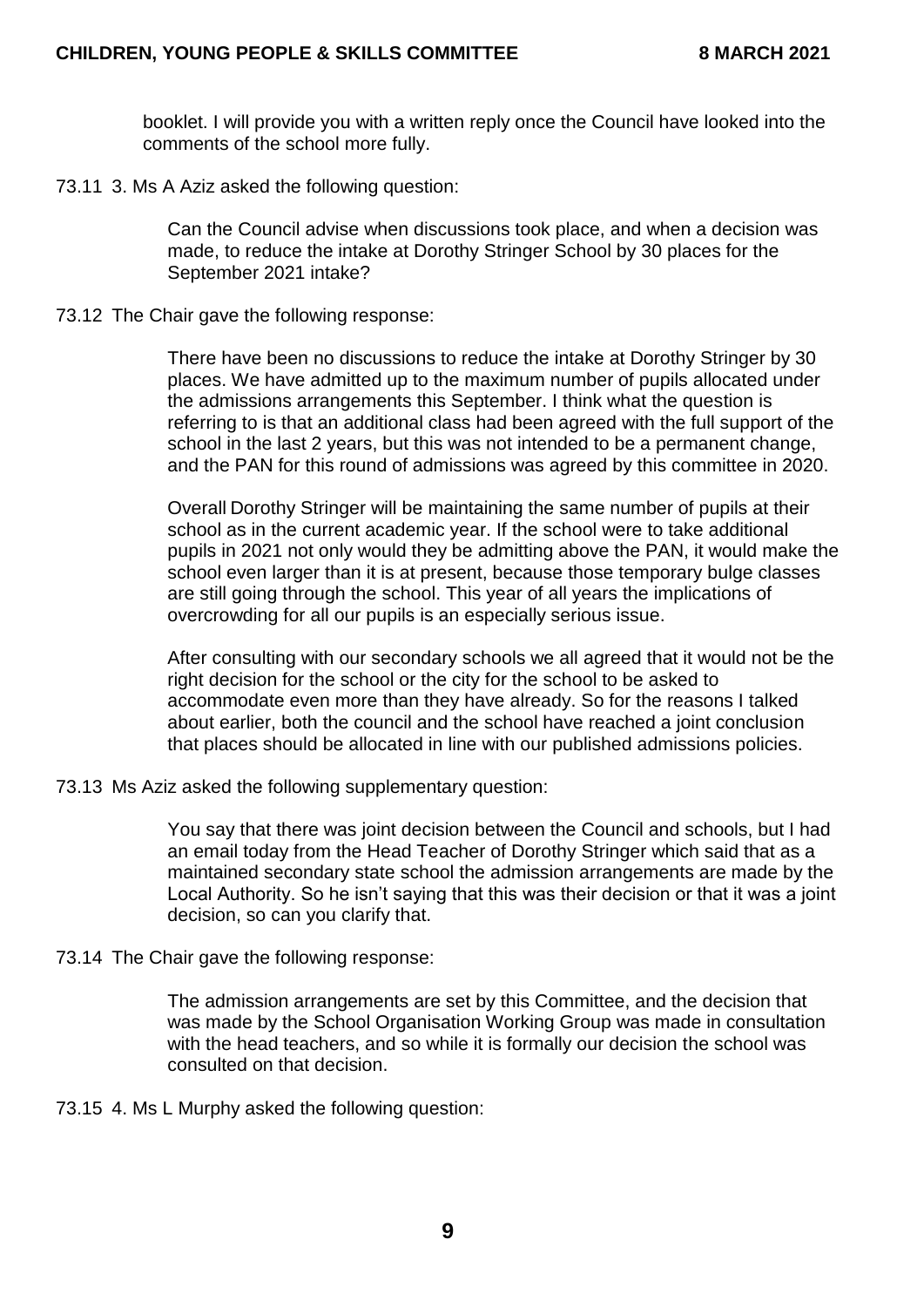What has happened to the funding that was to be made available to existing secondary schools to enable them to provide additional student places, following the decision in 2018 not to go ahead with the opening of a new secondary school?

73.16 The Chair gave the following response:

As mentioned in the Education Capital Resources and Capital Investment Programme 2021/2022, also on this meeting's agenda, in October 2018 the Policy Resources & Growth Committee agreed to the methodology and allocation of £17.8 million of capital funding to the City's secondary schools from Basic Need funding and Section 106 funding.

Funding has been allocated to Varndean and Dorothy Stringer which has supported them to take an increased number of pupils overall. This has included the permanent increase of places at Varndean school by a form of entry in each year group, and a temporary increase at Dorothy Stringer school in the last 2 years. Building works at Varndean are ongoing and there are plans to permanently increase the amount of toilets facilities at the Dorothy Stringer.

Those facilities are in use and still needed for the 2021 intake. If the schools were to take additional pupils, additional facilities would be needed. As I have explained earlier the council recognises that both schools currently face issues of overcrowding because of their total numbers across all year groups, as the bulge classes work their way through the school.

This funding is to ensure there are sufficient places across the city for all children who need one. Enhancements are taking place across the city in consultation with each school allocated funding, and there are sufficient places at good schools across the city.

73.17 Ms Murphy asked the following supplementary:

In 2018, 2019 and 2020 millions of pounds were spent to allow all children to attend their catchment school. The decision in 2018 was made after the school allocations were announced. In light of this why are our children not worth spending basic needs funding for additional places when Year 7 children in the last three years were worth it, and why have we been told it is too late to take a bulge class this year when it happened at this stage in 2018.

#### 73.18 The Chair gave the following response:

This is not about the worth of children, it really is about the practical and physical implications as outlined earlier. There are health risks of over-crowding, there are physical implications of the amount of space these schools have, there are building works at Varndean and temporary classes at Dorothy Stringer but there is not the capacity to offer more places. This is not about the worth of children and we had to consider many issues when coming to the decisions we had to make.

### **73(c) Deputations**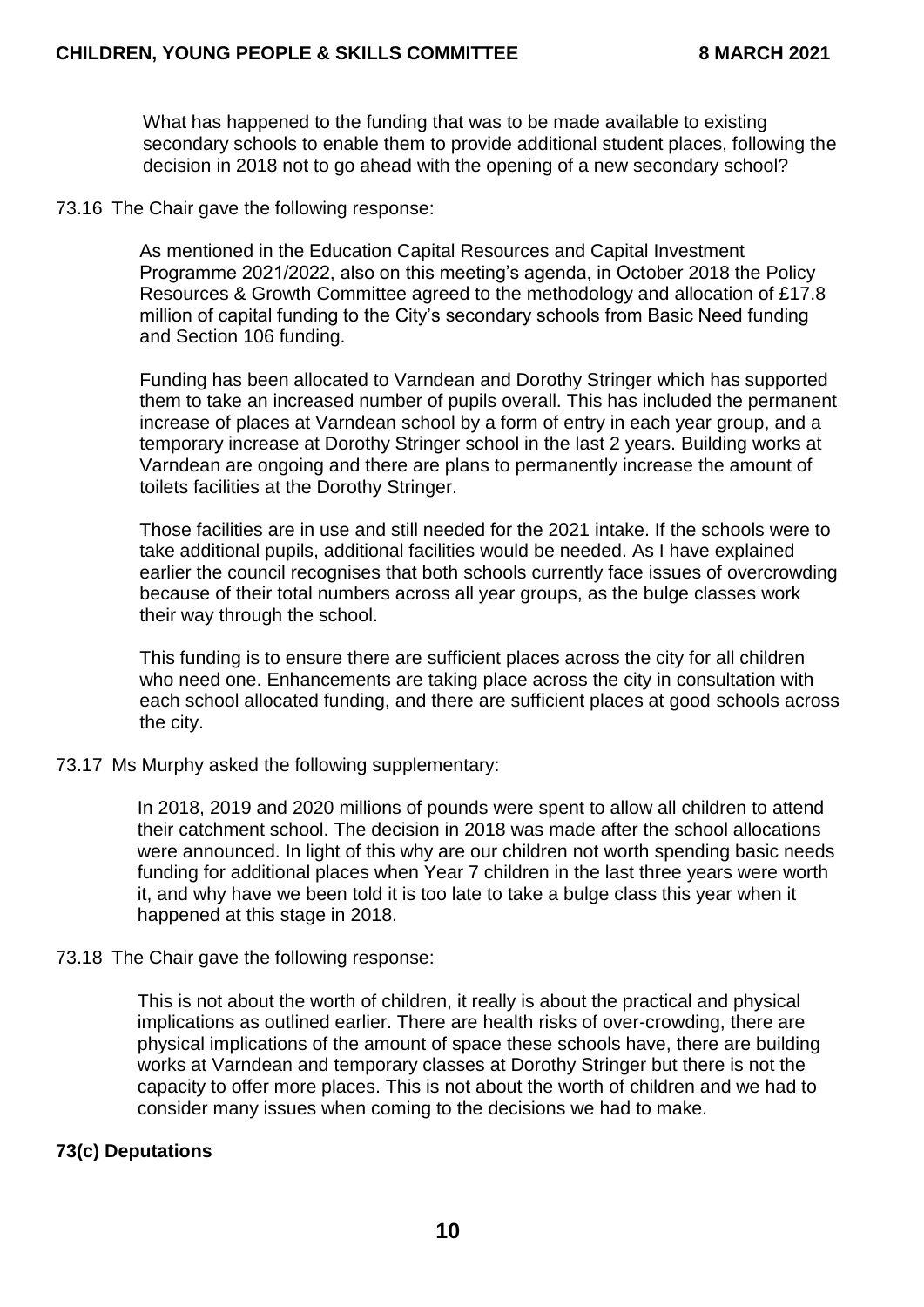- 73.19 The Committee considered a deputation referred from Full Council held on 28 January 2021 regarding Class Divide. Ms C Goldsmith who presented the deputation at Full Council was in attendance to hear the Chair's response.
- 73.20 The Chair provided the following response:

Thank you once again for coming to the meeting today. The Green Administration has made it clear that improving the lives of disadvantaged young people in our city is a priority – one that has for too long not progressed as far as it should have. I'm pleased to say that since the meeting of Full Council which you attended we have had two things progress. Firstly, we have recruited our Exec Director of Families Children and Learning so are now progressing with work on this and secondly we have agreed our annual budget which includes £25,000 to work on this issue. We will be bringing details to the next meeting of this committee on how this work will be progressing. This is likely to include a cross-party working group to work on the strategy, alongside members of the community and experts in the field.

I look forward to meeting you again over the coming weeks and months.

73.20 **RESOLVED:** That the deputation be noted.

### **74 MEMBER INVOLVEMENT**

- 74 (a) **Petitions**
- 74.1 There were none
- 74 (b) **Written Questions**
- 74.2 There were none

### 74 (c) **Letters**

74.3 Councillor Allcock presented his letter which said:

On the 22nd January you and Councillor Phélim Mac Cafferty issued a council corporate briefing stating that at Policy & Resources Committee on 21st January, councillors voted to award all council staff a special "Thank You Day", an additional day of leave to be taken in the 2021/2022 business year – April 2021 to the end of March 2022. This was a way of showing appreciation and recognition for the 'care and compassion, dedication to the city and excellent public service to their colleagues, councillors and the communities we serve'.

In para 3.13 of the report to Policy and Resources Committee on 21st January officers reported that*:*

*A key consideration has been the potential impact on schools, where annual leave arrangements are different from those applying to non-school staff. Additional leave is harder to accommodate, and also likely to be less impactful. Feedback from the Schools Block Working Group (a representative group of Headteachers) confirmed that individual*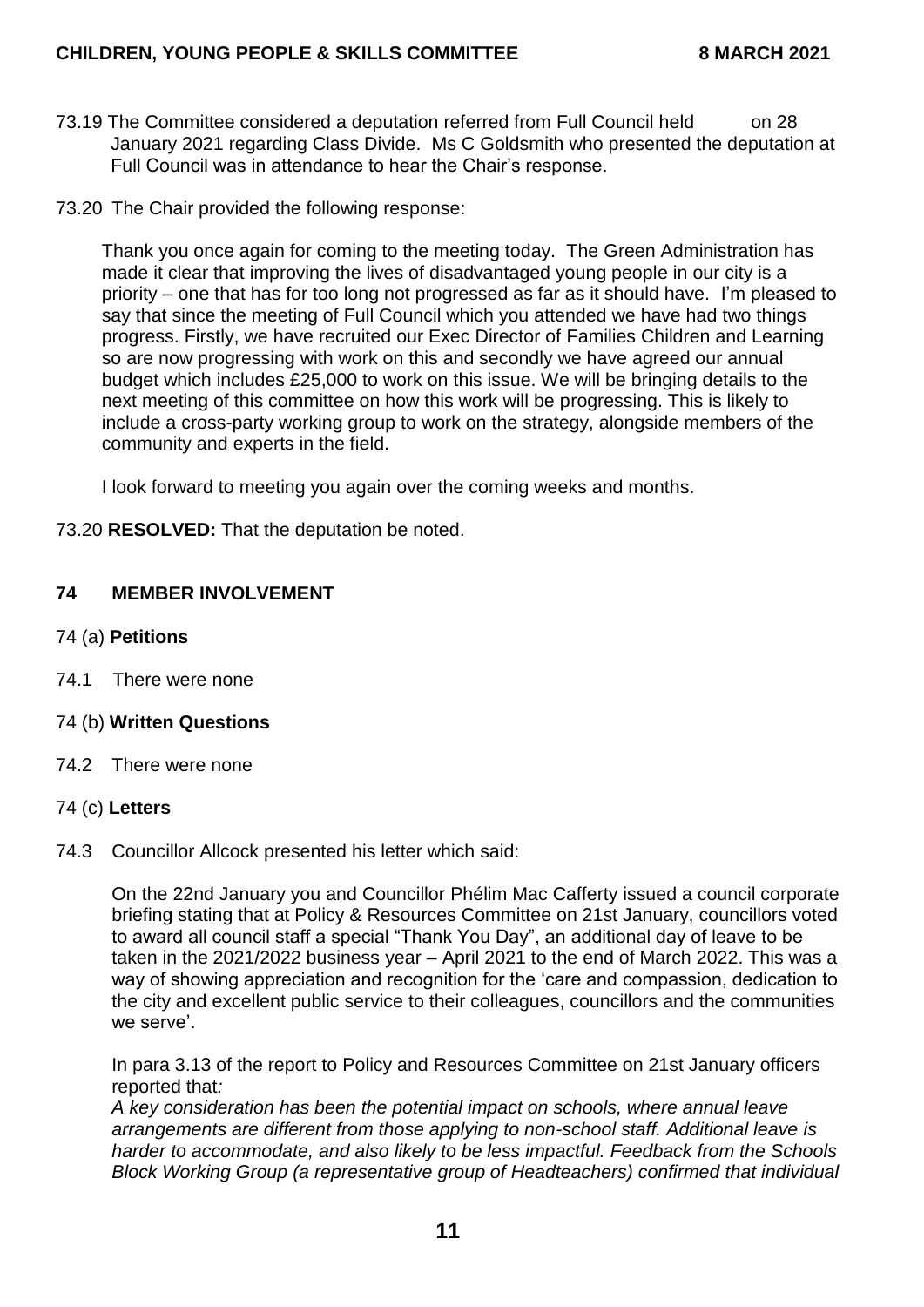*governing bodies would be determining appropriately how to thank staff in schools and using their delegated authority they will determine how to recognise the work of their staff.*

Following the announcement of the decision to award the *Thank You Day* to Council staff, trade unions received a significant number of queries from staff in schools who were upset and disappointed that they are not being treated the same as the rest of the Council's workforce and asking why. I believe there is no contractual or statutory reason why an additional day off could not be granted and that this is at the discretion of the school/governing body. I understand that there are operational issues about how this could be managed in a school environment, but that there are definitely ways that the *Thank You Day* for both teachers and support staff could be realised during the 21/22 financial year. The impact of Covid-19 on our city's economy has been profound. We know how tough this time has been for many in our community. We have learnt how much we desperately need good public services. We understand how important it is to value our Public Sector staff including teachers and others who work in schools that have remained open to the children of critical workers and vulnerable children, and also shown dedication and innovation in supporting families with home-schooling and remote learning.

I am calling on Councillor Clare as Chair of the Children and Young People and Skills Committee and the Leader of the Council to:

- Strongly advise Headteachers and Governing bodies to identify a consistent approach across schools to provide the opportunity for all their staff to take the *Thank You Day* at an appropriate time during the next financial year, offering council officer support in achieving this if required.
- Issue a public statement on behalf of the Council thanking all school staff and governing bodies for their incredible work during the pandemic and confirming that it is the council's advice that all school staff be granted the *Thank You Day* to show appreciation and recognition for their commitment.
- 74.4 The Chair gave the following response:

Thank you for your letter. I understand the concerns raised regarding the thank you day and how the policy & resources report, which you will remember as a member of the committee, referred only to directly employed staff. I know that this has caused some upset – and I wanted to reiterate that the council has apologised to headteachers for how the matter has been handled. We are now in a productive place of working together on a solution. As a result, the asks of your letter are not something that would be helpful to pursue at this juncture.

Officers in our education and skills team are currently in the process of discussing with Headteacher representative groups and offering advice as they consider if and how schools might be able to accommodate the ask from Trade Unions and, if possible, have a consistent approach. The issue is complex as schools have to ensure provision during term time and staff do not usually have the ability to take time out during term time for this reason. In addition to this, schools across the city are a wide range of complex organisations with different circumstances and issues which is why individual schools have the delegated authority to make this decision for their staff and recognise their own individual circumstances.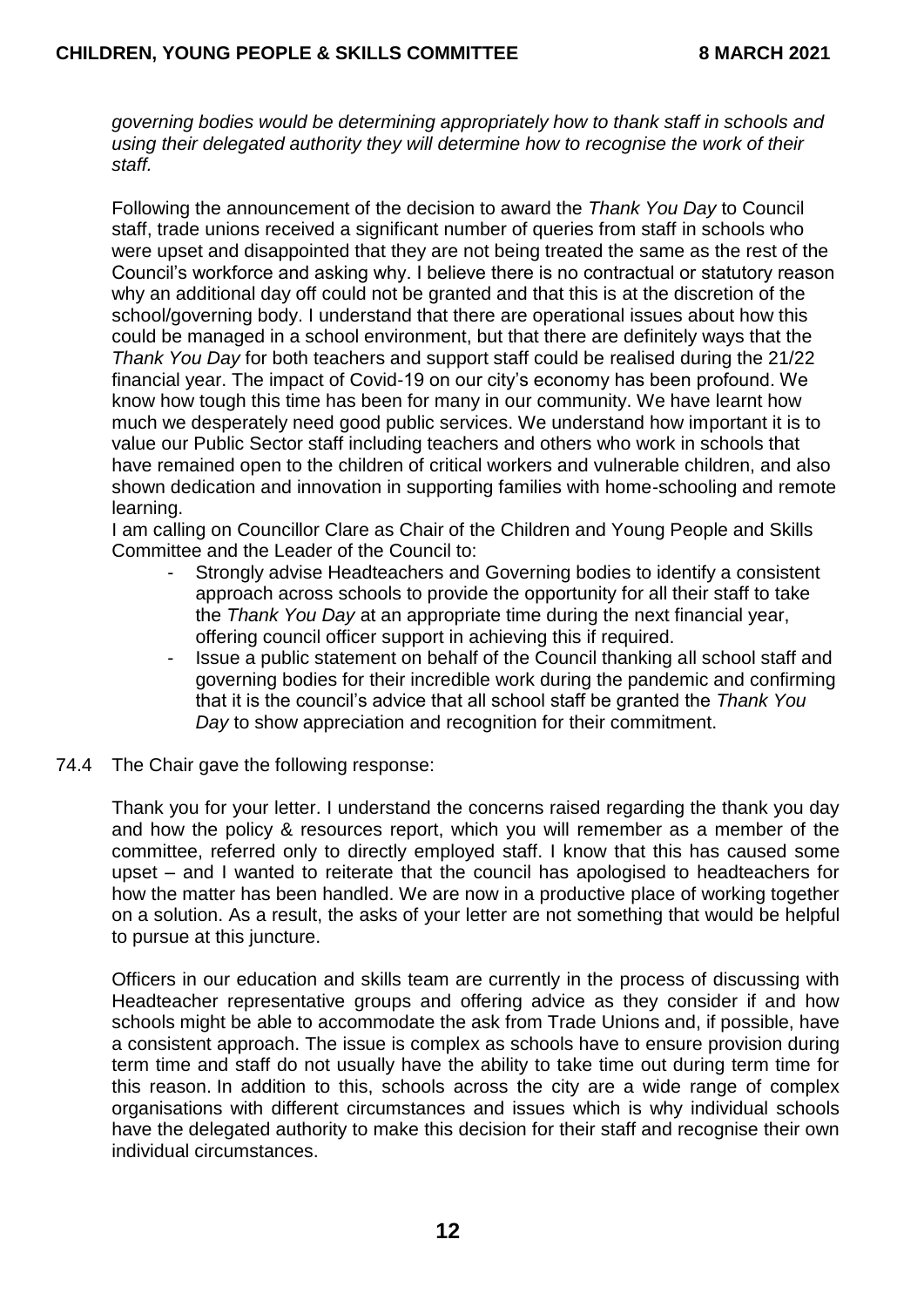We know that schools also already recognise and reward their staff in a range of ways in line with their operational requirements. For this reason, it would be inappropriate for the local authority to strongly advise or recommend a course of action in this case when we could not appropriately consider and reflect on the issues affecting each individual school. We of course want to continue to thank and recognise the work and commitment of all staff and governors in schools during this pandemic. They have navigated many challenges and despite this continue to provide high-quality education to our city's young people.

We will continue to explore how our schools can accommodate a thank you day with them in a consistent way.

- 74.5 **RESOLVED:** That the letter be noted.
- 74 (d) **Notices of Motion**
- 74.6 There were none.

## **75 CHILDREN'S SOCIAL WORK MODEL OF PRACTICE**

- 75.1 The Committee considered the report of the Executive Director Families Children & Learning which updated the Committee on the implementation and progress of the changes that were introduced in children's social work services in October 2015. The report was introduced by the Principal Social Worker Children's Services.
- 75.2 Councillor Hills said that safeguarding children was an important role of the Council and noted the impressive level of improvement in the service. The latest Ofsted rated the service as 'Good' and asked what could be done to make the service 'Outstanding'. The Principal Social Worker said that two areas were identified in the last Ofsted inspection, one was how we support social workers to record information which would be meaningful for both other practitioners and children and families, and the second was improving support for children in need. To address those areas the Team would be moving to a new recording and IT system in April 2021, and now had a more robust process in place to support children in need which included providing more regular reviews and more managerial oversight of the work.
- 75.3 Councillor Hills was pleased to note the involvement of families in the evaluation of the service and asked for more information on how families would be consulted and on what aspects. The Principal Social Worker said that there were two pieces of work being taken forward. One was looking at parents leading the next evaluation of the service and the second was involving parents in setting up a peer mentoring project.
- 75.4 Councillor Allcock noted the change of process in 2015 to not use agency staff where possible and asked how much money had been saved since then. The Principal Social Worker Children's Services said that around £9m had been saved by not using agency staff, and after you had accounted for the salary of permanent staff the saving was around £6m.
- 75.5 Councillor Brown was pleased to note the high level of continuity of a social workers working with children and families which was good for everyone concerned, the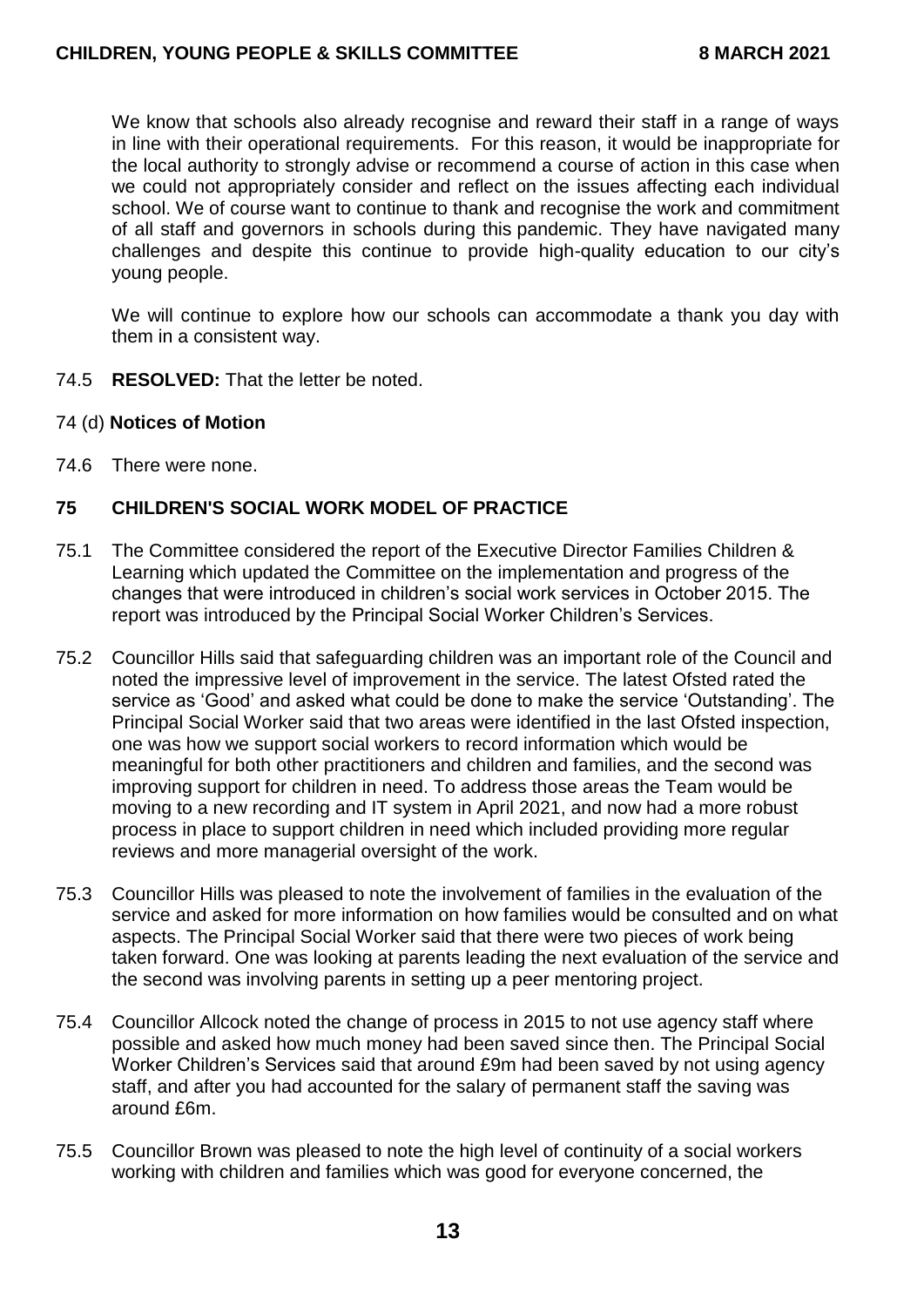reduction in use of agency social workers and that vulnerable children were still having face to face contact with their social workers.

75.6 **RESOLVED:** That the Committee noted the report.

### **76 YOUTH SERVICE GRANTS COMMISSIONING PROGRAMME (1ST OCTOBER 2021 TO 31ST MARCH 2025)**

- 76.1 The Committee considered the report of the Executive Director Families Children & Learning which provided the them with a proposed Youth Service Grants Programme commissioning prospectus along with timescales for the re-commissioning process and request agreement to proceed. The report was introduced by the Head of Service - Integrated Team for Families, Youth & Parenting.
- 76.2 Councillor Simson noted that there was only a 1% increase in funding for Brighton Youth Centre (BYC) and asked if that would impact on Tarner as they received a proportion of BYC's funding. The Head of Service said that there was a new process and so there would be a number of bids from different youth providers and so it was not currently possible to say who would be successful, however, the process would be transparent and fair. Councillor Simson noted that the appendix to the report referred to the 'The Youth Service Grants Programme 2021-2024' whereas it should say 'The Youth Service Grants Programme 2021-2025'.
- 76.3 Mr Muirhead said that youth providers in the City were delighted that the Youth Service Grants Programme had been protected in the budget and were grateful for the timeline for tendering which allowed for full planning.
- 76.4 Councillor Hills noted two of errors in the report. In the appendix, page 55, there was a missing link to the report on the review of youth services, and on page 64 the link to the ward map was out of date. Councillor Hills referred to the traffic light system on page 65 and asked for more information. The Head of Service said that the traffic light system would be used to measure outcomes and confirmed that the Youth Service Grants Programme 2021-25 Framework was a draft document and would be updated.
- 76.5 Ms Brown was pleased that the funding would continue and suggested that the youth groups should be promoted more to encourage as many young people as possible to attend.
- 76.6 Councillor Brown asked if the Hangleton & Knoll youth bus was used by other providers in the city and was advised that it could be.
- 76.7 Councillor Allcock referred to the Quality Standards in the draft Framework and said that it was important to be clear on the outcomes the Council were looking for in performance monitoring standards. The Head of Service agreed and said that the required outcomes were were set out on page of the draft Framework and were based on the National Youth Agency's 'Theory of Change for Youth Work' 2018.
- **76.8 RESOLVED:** That the Committee
	- (i) Noted and agreed the proposed Youth Service Grants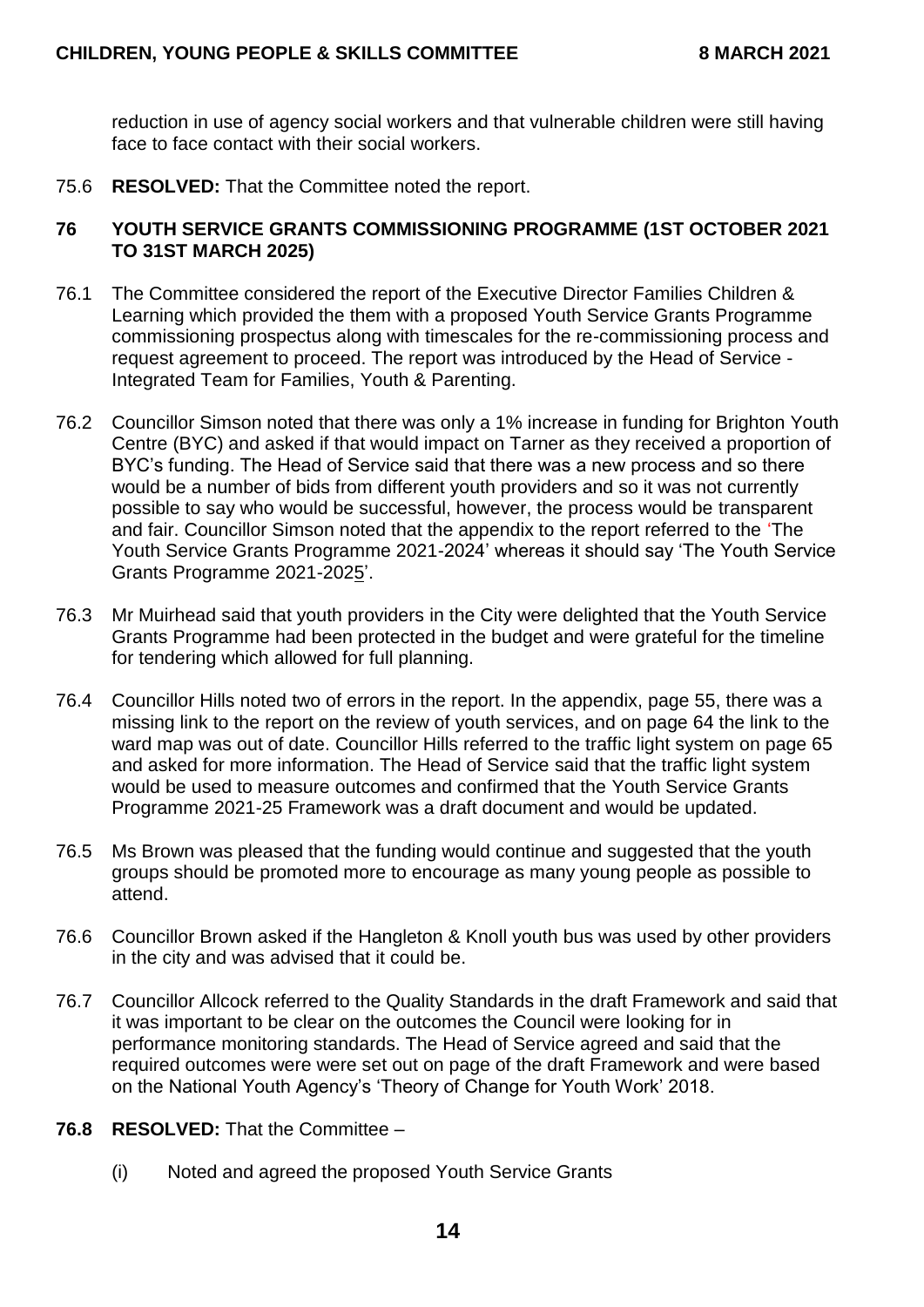Programme commissioning prospectus and timescales;

(ii) Agreed that the Council commence the Youth Service Grants Programme re-commissioning process as outlined in the proposed timeline.

# **77 CENTRAL YOUTH HUB**

- 77.1 The Committee considered the report of the Executive Director Families Children & Learning which provided information on the option to form a partnership with OnSide and Brighton Youth Centre (BYC) to bid for funding from the Government's Youth Investment Fund (YIF) to develop a Youth Zone in the city and outlined the Council's financial commitment if there was agreement to proceed. The report was introduced by the Head of Service - Integrated Team for Families, Youth & Parenting, and by Mr M Roe (BYC) and Ms C Kanakides (Onside).
- 77.2 Ms L Brown supported the idea of a youth centre but was concerned that if it were located in the centre of the City it may not be accessible for young people living further away, particularly with the cost of bus fares, and suggested that the funding be distributed to a number of projects across the whole City instead. The Head of Service said that was a good point, but data showed that young people did travel across the City to access youth centres. Ms Kanakides said that one of the issues being considered was providing a minibus and/or providing a bus pass to allow people to travel for free.
- 77.3 Councillor Simson noted that there may be an option of selling the Council the land and building and asked what the financial implications maybe for the Council. The Head of Service said that would need to be discussed further before any decision was made. Councillor Simson noted that OnSide Centres worked with 8 -19 yr olds and asked where the funding would come from to work with those aged 8 -11 as currently the funding from the Council that was given to youth provision was from age 11 upwards. Mr Roe said that they already worked with those aged 8-11 as funding came from a variety of sources so there would be no demand on the Council to provide finance for that age group. Councillor Simson was also concerned that having a Centre in the middle of the City could be detrimental to those living in the outlying areas who for various reasons may not be able to access it. The Head of Service said that there was a commitment to retain the neighbourhood projects, which would be linked to the Central Youth Hub and would support access.
- 77.4 Councillor Hamilton noted that this was the first step in a long process, and that a funding application was being made which may or may not be successful. The report said that ideally the venue would be built on land owned by the Council in the centre of the City, but he understood that the only possible sites were in Moulsecoomb, Coldean and Portslade and so the Brighton Youth Centre was really the only viable option. He said that recommendation 2.3 was important and asked that the fringe areas were not sacrificed for a central venue.
- 77.5 Councillor Brown said that the Conservative Group did have some reservations, and whilst they fully supported the idea were concerned about the financial implications of such a large project. She noted that the capital investment required from the Council, even with a successful bid to the Youth Investment Fund, had increased from £2.1m to £2.7m since the pre-meet held a few weeks before this meeting, which was a concern.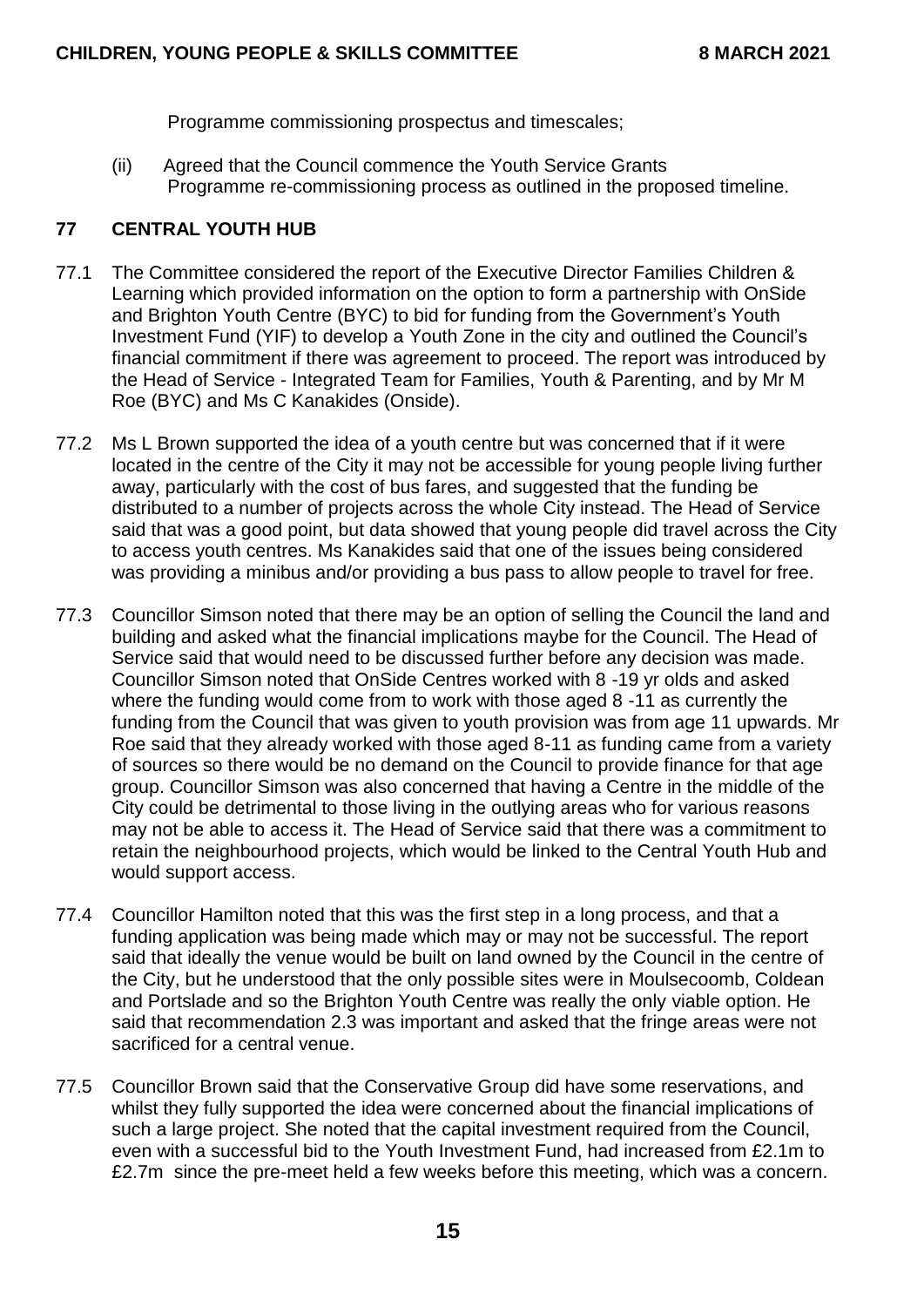Only £30m of the £500m of the investment fund would be released and that made our chance of securing the money slimmer. The report said that the land could be bought for a nominal fee but there was no indication of what that fee would be or of the long-term financial implications for the Council. The Head of Service referred to the change to the finances and said that when the papers were prepared for the pre-meet the figure was £2.1m, but it had increased as usually councils would be asked to contribute £400k a year for the three years, and an agreement had been made previously that instead of paying £400k this Council would pay £200k and pay £600k up front in capital, so that was where the difference of £600k came from. The Chair added that the revenue money put in the budget this year covered that funding and that would cover the capital funding and but also some revenue which could be save up to the point that the revenue was available.

- 77.6 Councillor Hills said that it would be good to have a state of the art centre for young people in the City. She noted that the venue may be in the pilot low-traffic neighbourhood and asked if there would be provision to store bicycles and hoped that the building would have a low environmental impact. Mr Roe said that he hoped that there would be places to park bicycles and the building would be environmentally friendly.
- 77.7 Mr Muirhead said that youth investment could only be a good thing and was pleased that BYC would be a key provider.
- 77.8 Councillor McNair asked if the new partnership would work with other groups such as Scouts etc. Mr Roe said that the facilities would be available to all groups and expected there to be more interaction with other youth groups.
- 77.9 Councillor Allcock said that it was important to invest in young people and welcomed the investment from OnSide. It would be important to ensure that the project was as sustainable.
- 77.10 The Committee voted on the recommendations. The Conservatives confirmed that they would be abstaining, and all others were in favour of the recommendations.

### **77.11 RESOLVED**: That the Committee –

- (i) Agreed that the Council could enter into a non-legally binding Memorandum of Understanding with Brighton Youth Centre and OnSide as a basis to submit a funding application and to develop proposals for a Youth Zone in the centre of Brighton;
- (ii) Agreed to submit a joint funding application with OnSide and Brighton Youth Centre to the Youth Investment Fund;
- (iii) Noted that any revenue the council commits to this scheme would not detract from the existing neighbourhood focused Youth Service Grants to areas 1, 2 and 3.

# **78 HOLIDAY ACTIVITIES AND FOOD PROGRAMME**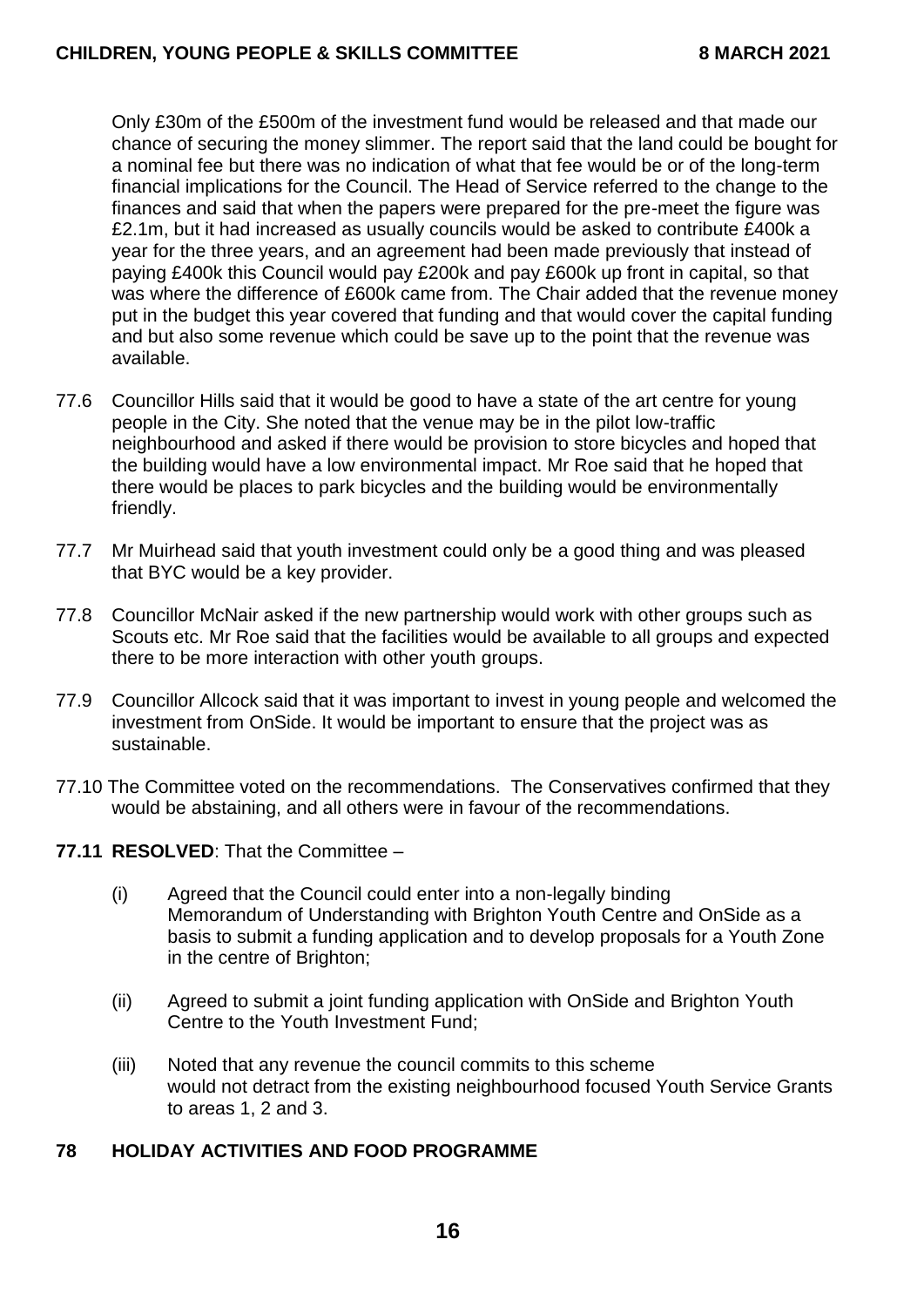- 78.1 This item was agreed without discussion.
- 78.2 **RESOLVED:** That the Committee noted the programme and agreed the proposed approach

## **79 SCHOOL OFSTED PRESENTATION**

- 79.1 This item was agreed without discussion.
- **79.2 RESOLVED:** That the presentation be noted.

## **80 EDUCATION CAPITAL RESOURCES AND CAPITAL INVESTMENT PROGRAMME 2021/22**

- 80.1 The report was agreed without discussion.
- 80.2 **RESOLVED**: That the Committee
	- (i) Noted the level of available capital resources totalling £9.916 million for investment relating to education buildings financed from capital grant;
	- (ii) Agreed the allocation of funding as shown in Appendices 2 and 3 and recommend this to Policy & Resources Committee on 18 March 2021 for inclusion within the Council's Capital Investment Programme 2021/22;
	- (iii) Agreed to recommend to Policy & Resources Committee that they grant delegated authority to the Assistant Director of Property & Design to procure the capital maintenance and basic need works and enter into contracts within these budgets, as required, in accordance with Contract Standing Orders in respect of the entire Education Capital Programme.

# **81 UPDATE MOUSLECOOMB PRIMARY SCHOOL**

- 81.1 The Committee considered the report of the Executive Director Families Children & Learning which provided an update on Moulsecoomb Primary School. The report was introduced by the Head of Education Standards & Achievement.
- 81.2 Councillor Grimshaw was very concerned that the school could move to an academy, despite the school, parents and the Council all being opposed to it. The school valued and supported every child and continued to improve, which had been acknowledged by an Ofsted/HMI visit last year.
- 81.3 Councillor Nield was disappointed that the school moving to an academy was now back on the agenda. She noted that the Regional School Commissioner had offered additional funding school improvement support if the school moved to an academy but not if it remained in the control of the Local Authority.
- 81.4 Councillor Allcock said that recent reports from Ofsted had shown that the school was improving, and yet still wanted the school to move to an academy.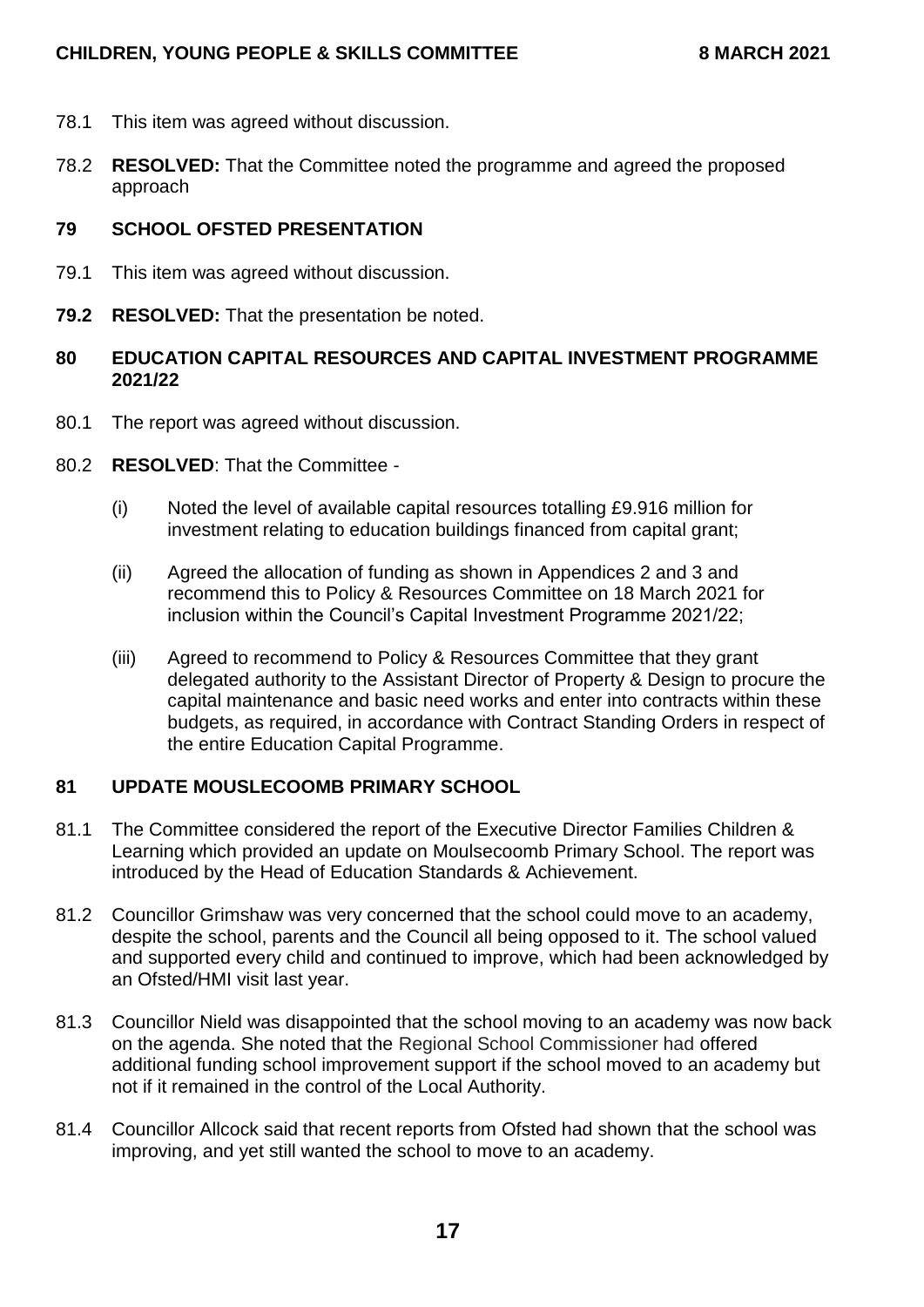## **CHILDREN, YOUNG PEOPLE & SKILLS COMMITTEE 8 MARCH 2021**

- 81.5 Councillor Hills echoed the comments of other Councillors and despite no local people wanting the school to move to an academy and the school improving, the process was continuing.
- 81.6 Ms Watson (lawyer) said that the Government had changed the statutory guidelines last year to give further examples of what would provoke the Secretary of State to rescind an Academy Order. One example given would be if the school were re-inspected by Ofsted and judged to be Good or Outstanding and the Secretary of State was satisfied that these improvements could be sustained without the support of a strong sponsor. That was something which could be pursued with the Regional Commissioner if members which to do that.
- 81.7 The Chair noted that the school had been visited by Ofsted the week before. The Head of Education Standards & Achievement said that that visit would not give a new grade but was to assess how the school had dealt with the pandemic. There was currently no information on when Ofsted would resume their visits.
- 81.8 The Chair reminded everyone that there would be a Hands Off Mouslecoomb Primary School event at 6pm on 10 March 2021 which people could register to attend, and both she and Councillor Allcock would be speaking.
- **81.9 RESOLVED:** That the Committee noted the report including the fact that:
	- (i) The school currently remains a Local Authority maintained school;
	- (ii) No academy sponsor has been found;
	- (iii) The academy order remains in place.

#### **82 HOW THE COUNCIL, SCHOOLS AND OTHER PROVIDERS RESPONSE TO THE PANDEMIC IS PROCEEDING AND WHAT COULD BE DONE BETTER.**

- 82.1 The Committee considered the report of the Executive Director Families Children & Learning which outlined how the Council, schools and other providers were responding to the pandemic. The report was introduced by the Head of Education Standards & Achievement and was accompanied by Ms M Southern (Head Teacher Hove Junior School) and Mr J McKee (Head Teacher at Patcham High School).
- 82.2 Councillor Grimshaw noted that some children had received laptops to assist them in home working and asked if they now had to hand them back. Mr McKee and Ms Southern said that no child had been asked to return their laptops.
- 82.3 Councillor Brown asked how children had engaged with home learning. Mr Mckee said that during the first lockdown there had been some difficulty in engaging all children but that had got much better and there were now high levels of engagement, and the school had been able to introduce Parent's Evenings and feedback sessions online. Ms Southern agreed and said that during the first lockdown only 50% of disadvantaged pupils were engaging but that had risen to 85% during the second lockdown.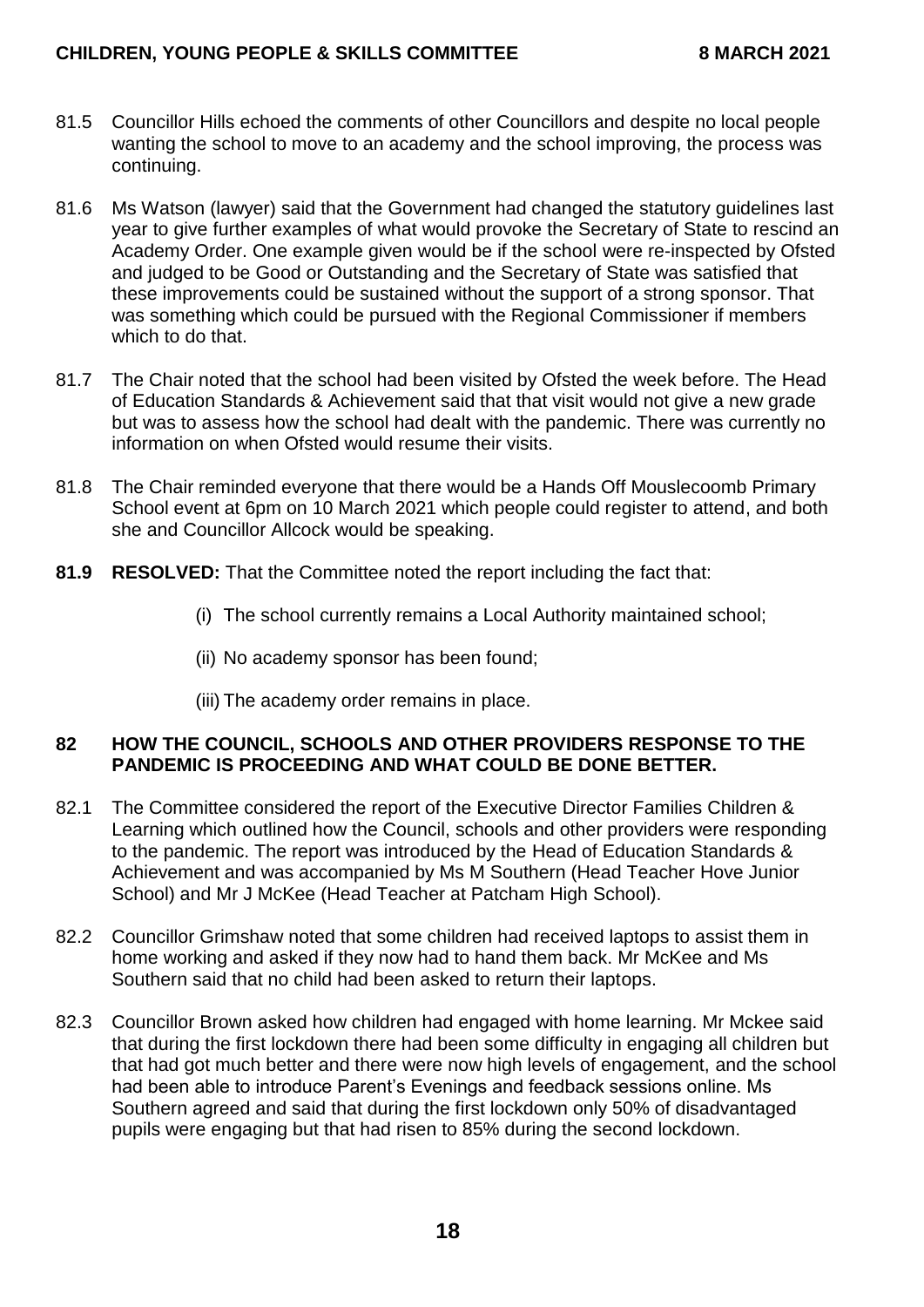- 82.4 Councillor Hills noted that initially some parents struggled to engage with online lessons and asked if there were support for them. Ms Southern said that her school had done their best to assist them, and the most vulnerable pupils were still attending the school. Mr McKee said that parental engagement was less important at secondary schools, but support was given where necessary and their most vulnerable pupils were also attending school. The Head of Education Standards & Achievement said that schools were providing a bespoke service for each child.
- 82.5 Councillor Nield asked what steps the schools had taken to make the environment as safe as possible. The Head of School Organisation said the Council had held workshops for all schools and had reiterated the need for cleaning, hand washing and ventilation etc. Mr McKee said that the school had a live risk assessment which was adjusted as and when new guidance was received. The school had protocols on hand washing, social distancing etc, and the layout of classrooms had changed, and all year groups were kept in separate bubbles. All children had been tested and further tests were on going and the results were received within 30 minutes. All staff and pupils wore masks whilst at school. Ms Southern said that there were similar steps in place at her school with risk assessment being constantly updated, support staff not mixing across bubbles and a video had been prepared for parents to explain the school's protocol.
- 82.6 Councillor Hamilton noted that the schools had reopened today and asked what the attendance levels had been. Ms Southern said that there had been 99% attendance at Hove Junior School, and Mr Mckee said that there had been 97% attendance at Patcham High School.
- 82.7 Councillor McNair noted that there had been changes in the way that education was delivered and asked which changes the schools would like to keep in place going forward. Mr McKee said that there had technological advances for everyone and Microsoft Teams had been used for remote learning and they would continue to use that method for feedback on students work and to give them other options for doing their homeworking in different formats. Ms Southern agreed and said that student's knowledge of IT had improved hugely during lockdown, and communication with parents had improved as the school could email parents and have online meetings which were quicker and more efficient for all parties.
- 82.8 The Chair noted that there was an amendment from the Labour Group and asked Councillor Allcock to propose it.
- 82.9 Councillor Allcock said that he was pleased with the rollout of vaccines but was aware that some staff were concerned about returning to schools and said that the vaccine for front line key workers should be accelerated. The Council as the employer had a responsibility to protect and support staff and to use its influence to that end which is what the amendment was asking for. Councillor Hamilton seconded the proposed amendment.
- 82.10 Councillor Hills said that the Green Group agreed with the need to protect staff, but the schools were carrying out risk assessments and the roll out of vaccines was continuing and all those aged 50+ would be invited to have their injection in the next few weeks, and so did not think there was value in supporting the amendment.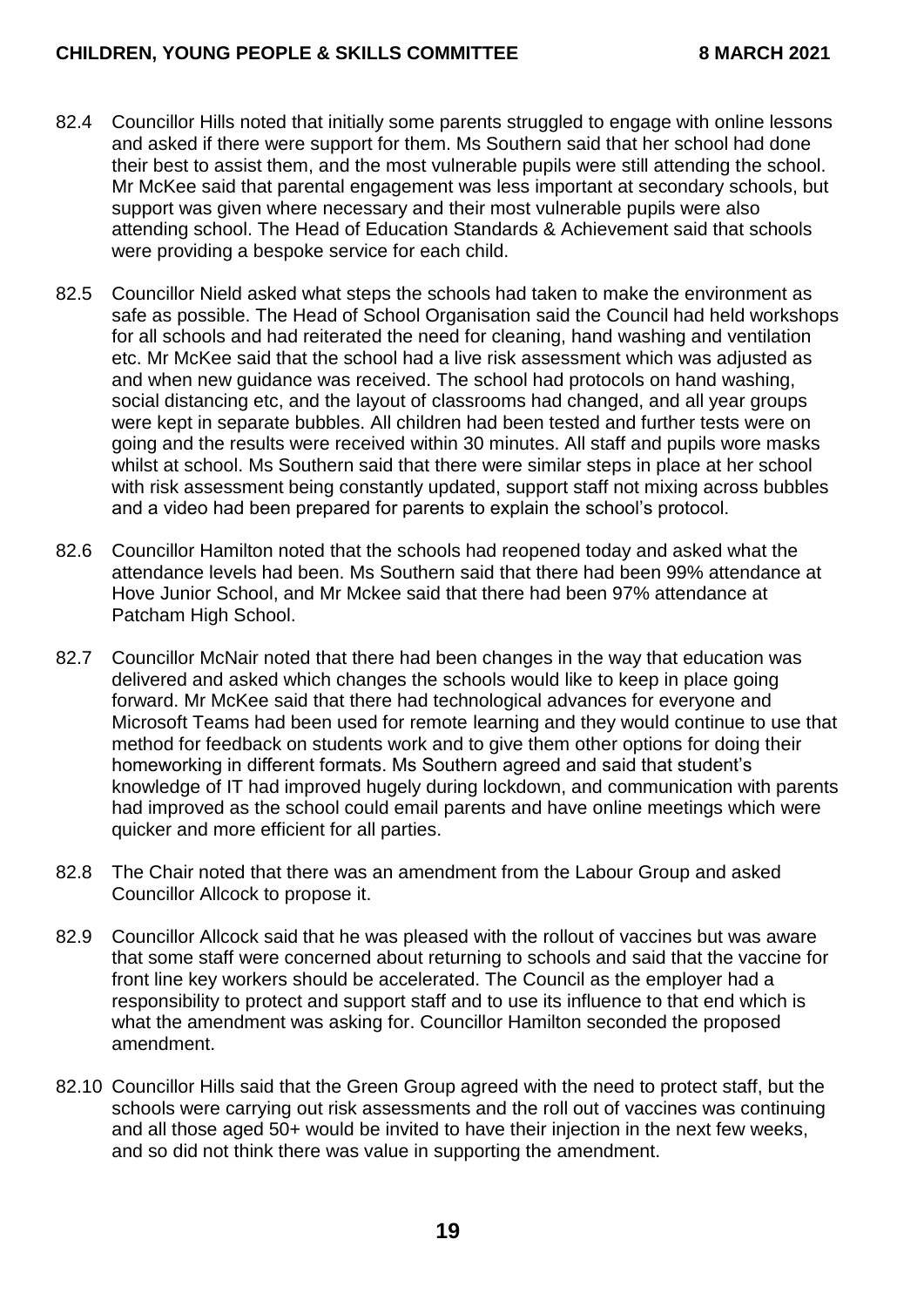- 82.11 The Committee voted on the amendment and the Green and Conservative Groups abstained, others voted for.
- **82.12 RESOLVED:** That the Committee
	- (i) Noted the information in this report;
	- (ii) Requested the Director of Families, Children and Learning writes to School Governors and Headteachers across the city, recommending that staff in clinically vulnerable groups are protected through permission to work from home or additional protective measures;
	- (iii) Requested the Director of Families, Children and Learning writes to the Minister for COVID Vaccine Deployment, the Joint Committee on Vaccination and Immunisation, and the Sussex Health and Care Partnership – proposing the development of a scheme that allows school and Early Years staff, including those over 50, to be offered vaccinations as a priority, in line with social care staff.

#### **83 SCHOOL UNIFORM**

- 83.1 The Committee considered the report of the Executive Director Families Children & Learning regarding the cost of secondary school uniforms. The report was introduced by the Head of Standards and Achievement: Education and Skills.
- 83.2 Councillor Allcock said that having a school uniform was beneficial for a number of reasons including providing a sense of belonging to one school, reducing inequality amongst the pupils, removing peer pressure to wear the latest clothes etc, but if parents/carers could not afford to buy the school uniform that impacted on the benefits. He noted that many schools had said that they provided support for parents if they could not afford to buy the required uniform but that wasn't always made known to parents.
- 83.3 Councillor Grimshaw noted that one secondary school did not give any information on help available and one school did make reference to second-hand clothes but did not explain how a parent could access those clothes. She had looked at the required school uniform for one school in the City and the cost for a new Year 7 pupil would be £218. Councillor Grimshaw asked that all schools give information on how parents could receive help and/or buy second-hand uniforms as it could be embarrassing for parents/carers to have to ask the school for help and so the information should be available to them straight away. She asked that a further report on whether schools were providing more information on help for those who were having difficulties buying the necessary clothes come to a future meeting of the Committee. The Chair agreed.
- 83.4 Councillor Nield was surprised that the report listed both boy and girl uniforms and thought that schools now had a generic uniform. The Head of Standards and Achievement: Education and Skills said that there were options at most schools and pupils could either wear skirts or trousers.
- **83.5 RESOLVED**: That the Committee -